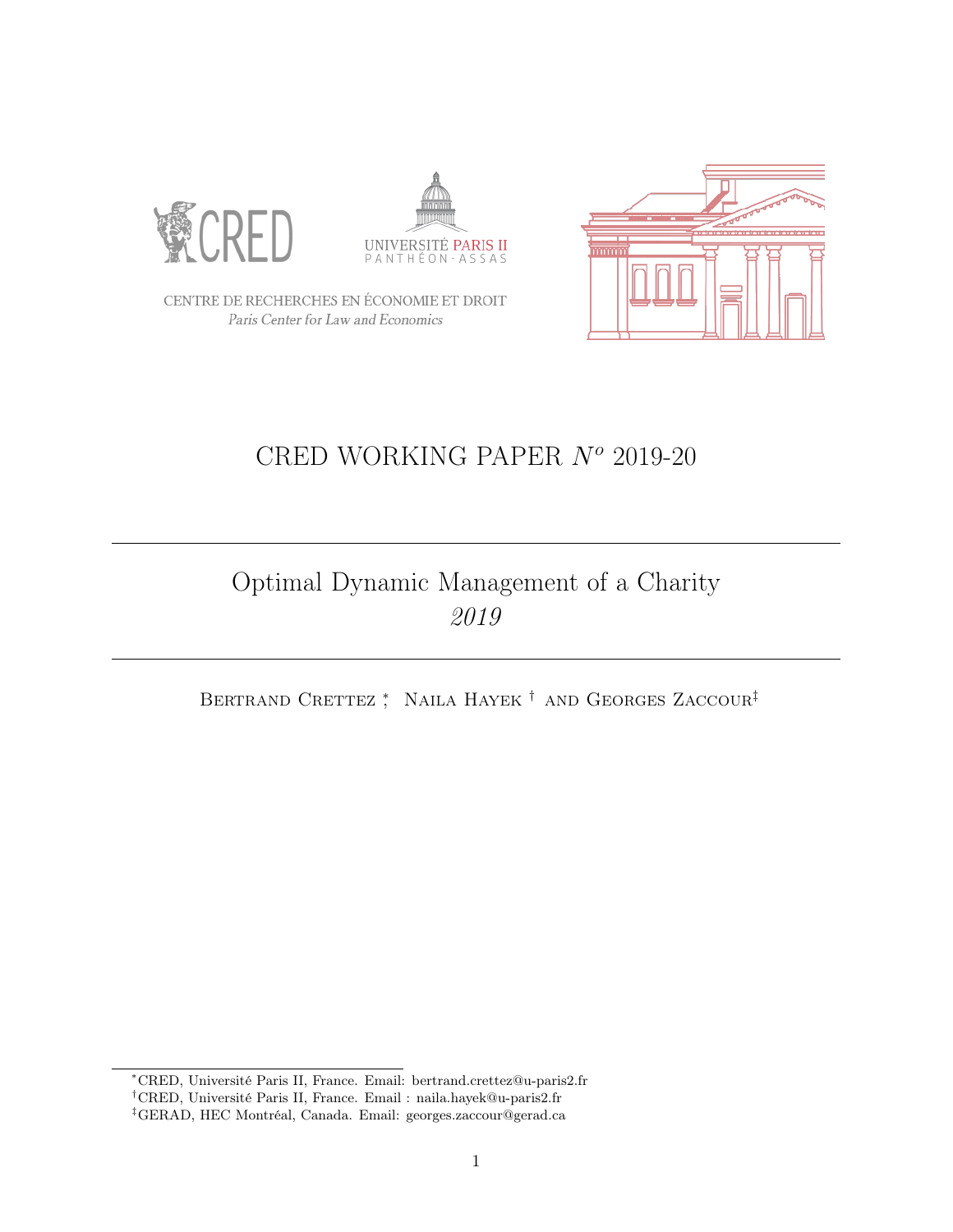#### Abstract

Since nonprofit organizations play an important role in providing goods and services in all countries, this paper aims at determining optimal policies for a charity. The starting point of our analysis is that the amount of donations received by a charity are function of its reputation, which is an asset that can be built up over time, not overnight. To account for this important aspect, we propose a dynamic model where the charity can allocate its revenues to three main activities, namely, program expenses (charitable projects), information (promotion of its causes, website, etc.) and administration (worker/manager salaries and other administrative costs). We assume that the donors are sensitive to the way in which the charity is managed. If the administrative expenses are above a socially accepted norm, then the charity's reputation suffers. The opposite occurs when the charity is efficient and keeps its administrative costs below the norm. We prove that depending on the parameter values, there exist different optimal policies involving either positive or nil advertising and administrative expenses. We discuss some policy implications for each case and assess the impact of the norm on the results.

Keywords: Charities; Dynamic Optimization; Management Style; Advertising; Reputation.

## 1 Introduction

The objective of this paper is to determine the optimal expenditures policies for a nonprofit organization, or charity, over time. Our starting point is that donations (revenues) depend on the reputation or goodwill of the charity. This goodwill can be increased by investing in advertising to inform the public about the charity, e.g., its causes and success stories, and by operating the organization in an efficient way, i.e., keeping managers' salaries and other administrative costs below an acceptable norm, which is established by the public or a consultancy.

Private provision of public goods in modern economies is organized to a large extent by nonprofit organizations. This provision contributes to a greater supply of goods and services, supplementing government efforts. In the US, charitable donations increased from \$133 billion in 1990 to more than \$390 billion in 2016; however, in terms of percentage of the GDP, donations decreased from about 2.5% to just above 2% in recent years (Monnet and Panizza (2016)). Also in the US, the nonprofit sector has been growing steadily in size: between 2000 and 2010, the number of registered nonprofits increased 24%. More than 70% of donations come from individuals, 15% from foundations, 8% from bequests, and the remaining are from corporate donations (ibid). In terms of recipient sectors, about one-third of donations are directed to religious organizations. The second- and third-largest recipients are educational institutions (15%) and humanitarian services (12%), the latter including charities, such as food banks and homeless shelters.

Nonprofit organizations (NPOs) have been studied in economics (see, e.g., Andreoni and Payne (2013)), operations research (e.g., Feng and Shanthikumar (2016)), and philanthropic studies (e.g., Bekkers and Wiepking (2011)). We briefly report the main issues discussed in the literature. A first issue concerns the donors' motivations. The following questions are typically raised: (i) Is giving an altruistic action? (ii) Is it driven by peer pressure, influenced by the power of the ask?; (iii) How do donations depend on tax reductions, charity auctions, and so on (Andreani and Payne (ibid))? A second issue is the charitable entrepreneurs' aims. It is indeed important to know to what extent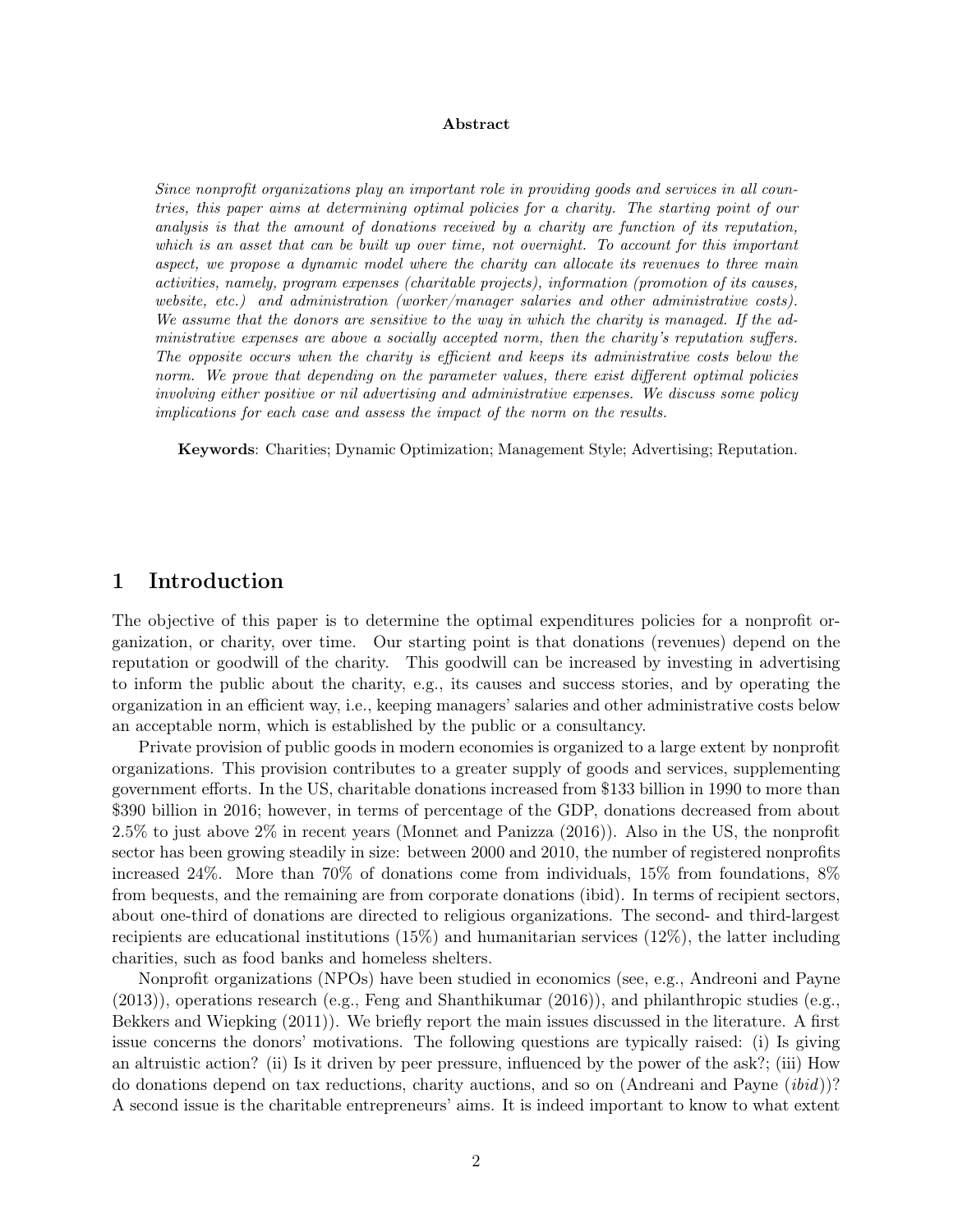they are altruistic (namely, output maximizers), budget maximizers, or trying to divert funds for consumption perquisites (or a combination of the three). For instance, Okten and Weisbrod (2000) show that charities do not behave as budget maximizers: the marginal return of fundraising far exceeds its cost. On the other hand, Glaeser (2003) demonstrates that nonprofit organizations, typically wealthy ones, will likely conform to the objectives of elite workers, rather than of donors or other constituents. Competition between NPOs is a third issue. Nonprofit organizations compete for donations through fundraising activities. When the aggregate amount of donations is relatively inelastic to fundraising, competition is socially wasteful (Rose-Ackerman (1982) and Aldashev et al.  $(2010)$  $(2010)$  $(2010)$ .<sup>1</sup> State intervention is then called for but it is unlikely to work since NPOs do not depend on the public sector. Bottom-up cooperation is a better way to address this problem. Indeed, unlike competition in the for-profit sector, cooperation is not illegal. The scope for (Paretooptimal) sustainable cooperation is notably studied in Aldashev et al. (2014). A fourth, final issue addresses the measure of NPO performance, which requires the design of efficiency ratios to assess the way NPOs are run and to detect perquisite consumption.

The present paper departs from the literature by adopting a dynamic viewpoint of NPOs. Feng and Shanthikumar (2016) note that "... nonprofit organizations should take a dynamic view of their operations. There is a delicate balance in how much resources to allocate in the current period to generate potential current and future funds while not hurting the efficiency measured in the current period to reduce the funders, giving incentive." We do this by paying attention to the fact that donors are able to observe a variety of publicized efficiency ratios. These ratios are provided by watchdog groups, through charity ratings (Yörük (2016)), and by the nonprofits themselves, through the mandatory public disclosure of their annual returns.<sup>[2](#page-2-1)</sup> The flow of information through the press and social networks (Shang and Croson (2009)) also enables donors to learn about different nonprofits, evaluate them, and decide where and how much to contribute. As a result, an NPO should take into account the impact of its funding allocation (and in particular of perquisite consumption, notably through abnormally high wages), as well as of its fundraising expenses on the dynamics of their goodwill. In this regard, it is interesting to note that the assumption that donors dislike high levels of both fundraising and administrative expense ratios is not always empirically supported. Frumpkin and Kim (2001), for instance, find no statistically significant relationship between administrative expense ratios and public donations. Moreover, as observed by Calabresi (2016, p.110) people understand that the amount of altruism in society can be increased "by paying, and paying very well, those who invent, create, or even simply manage altruistic structures. One example comes immediately to mind: the extraordinarily high salaries that are paid to the CEOs of certain notfor-profit firms." Yet there is no denying that abnormal expenses (and behavior) are conducive to a decrease in donations.<sup>[3](#page-2-2)</sup> Advertising, however, can lessen the loss of reputation experienced by a charity whose expenses are above the socially acceptable level.<sup>[4](#page-2-3)</sup> But exemplary behavior can also

<span id="page-2-0"></span><sup>1</sup>That donations are relatively inelastic to fundraising is not clear. For instance, Meer (2017) finds no evidence that giving to a particular charity is reduced by the presence of inducements to give to others.

<span id="page-2-1"></span><sup>&</sup>lt;sup>2</sup>A typical recommendation for the allocation of total expenditures consists of program expenses at between 70– 85%, administrative expenses at between 10–15% and fundraising expenses at between 5–10%. Often the ratio of variable to fixed costs is taken as an indicator of provision efficiency (see, for example, the charity rating system adopted by MoneySense, a not-for-profit Canadian consumer advocacy organization).

<span id="page-2-2"></span><sup>&</sup>lt;sup>3</sup>Refering to the UK, Fabsikova and Stranak (2018) write: "Since 2013, both trust and donations significantly dropped at three distinct times and for each of these periods, we could find charity scandals which attracted substantial media attention: surpluses and dubious investments of Comic Relief (December 2013), aggressive fundraising practices blamed for the death of poppy collector Olive Cooke and dramatic closure of Kids Company (summer 2015), and the Oxfam crisis last February."

<span id="page-2-3"></span><sup>&</sup>lt;sup>4</sup>There is a similarity here with the way a polluting firm reacts to a Public Disclosure Progam revealing its environmental record to the public (see, e.g., André et al. (2011)).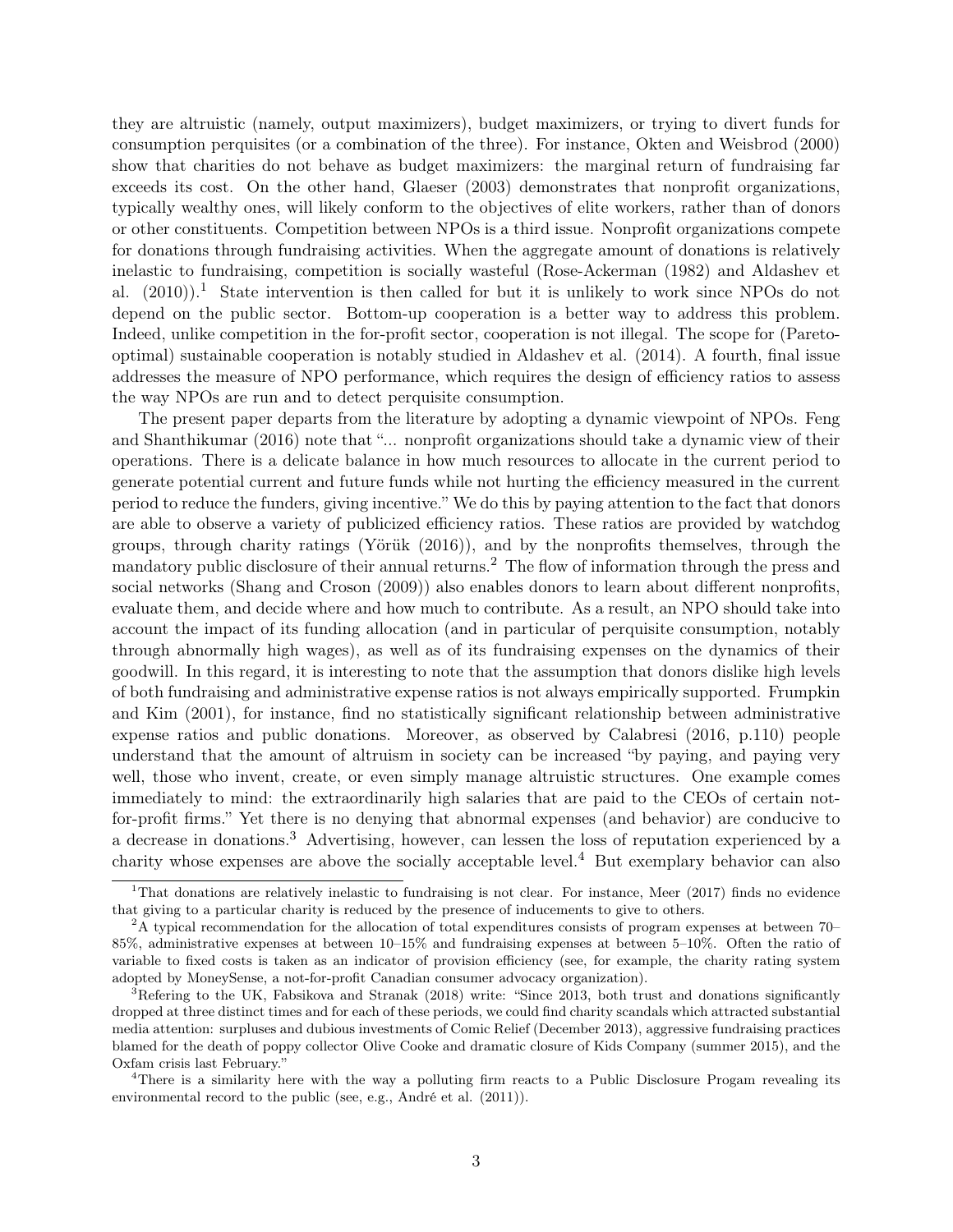be a substitute for advertising.

In this paper, we address the following research questions:

- 1. How should a charity allocate its revenues to its different activities, that is, to information (advertising), administration, and program expenses?
- 2. What is the impact on the optimal policies of varying the norm for administrative expenses?

More specifically, we identify the conditions under which the optimal solution involves either positive or zero advertising and administrative expenses. An optimal administrative cost of zero is interpreted as a case where the charity is operated by volunteer workers.

The rest of the paper is organized as follows: In Section 2, we introduce the model. In Section 3, we state the general constrained optimization problem. Sections 4 and 5 present the optimal solutions with paid and volunteer workers, respectively. In Section 6, we present the impact of varying the administrative cost norm on the results. Section 7 briefly concludes.

## 2 Model

We consider a charity managing its operations over an infinite planning horizon. Denote time by  $t \in [0,\infty)$  and the revenues or donations received by the charity by  $R(t)$ . We assume that these revenues are given by a concave function of the charity's goodwill (or reputation) with the public, that is,

$$
R(t) = \max \left\{ 0, \theta_1 G(t) - \frac{\theta_2}{2} G^2(t) \right\},\,
$$

where  $G(t)$  is the goodwill at time t, and  $\theta_1$  and  $\theta_2$  are nonnegative parameters.

Denote by  $c(t)$  the administrative expenses of the charity at time t, and let  $\bar{c}$  be a positive parameter measuring what the public considers to be a reasonable cost for running a charity. We shall refer to  $\bar{c}$  as the acceptable norm in the charity sector.

**Remark 2.1.** For simplicity, we let  $\bar{c}$  be constant over time. There is no conceptual difficulty in extending our model to a case where the norm varies exogenously over time, e.g.,  $\bar{c}(t) = (1 + \tau)^t \bar{c}(0)$ , where  $\bar{c}(0)$  is the norm at the initial instant of time and  $\tau$  is a given growth rate.

Let  $a(t)$  be the promotional activities undertaken by the charity to increase its reputation with the public. These activities include, e.g., website, brochures, information kiosks, and documentaries showing achievements in the community. To keep it compact, we shall generically refer to these activities as the advertising effort. We suppose that the advertising cost is convex increasing and given by the following quadratic function:

$$
g(a(t)) = \omega_1 a(t) + \frac{\omega_2}{2} a^2(t),
$$

where  $\omega_1$  and  $\omega_2$  are nonnegative parameters. Note that  $g(0) = 0$ .

The evolution of the goodwill over time is governed by the following linear-differential equation:

<span id="page-3-0"></span>
$$
\dot{G}(t) = \alpha a(t) - \gamma (c(t) - \bar{c}) - \delta G(t), \qquad G(0) = G_0,
$$
\n(1)

where  $\alpha$  and  $\gamma$  are positive scaling parameters,  $\delta > 0$  is the decay rate in goodwill due to forgetting, and  $G_0 > 0$  is the initial value of the charity's reputation. The interpretation of the above dynamics is straightforward. Advertising effort has a positive effect on the charity's goodwill: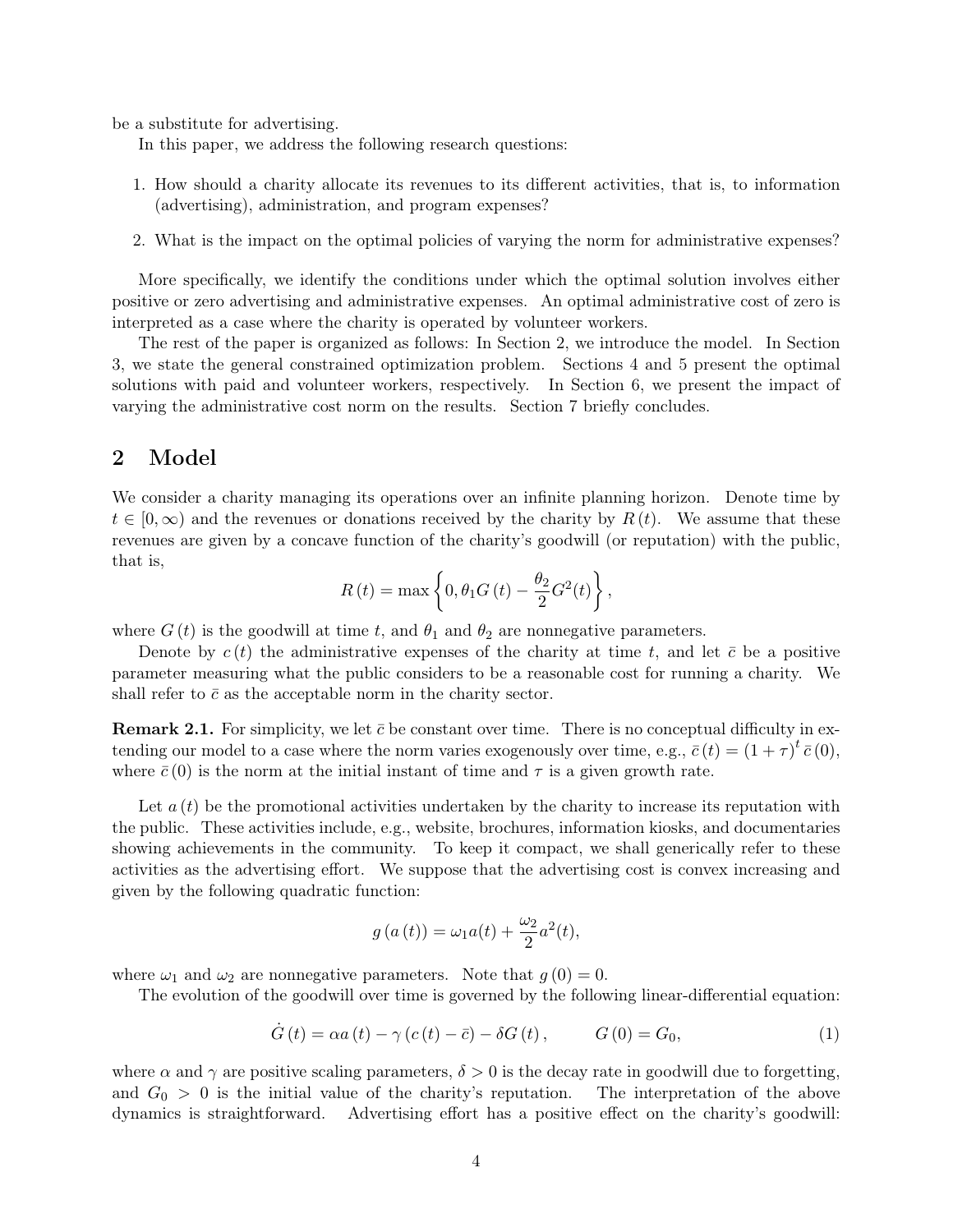this assumption is made in all dynamic models of advertising (see the surveys in Huang et al. (2012) and Jørgensen and Zaccour (2014)). Further, if the administrative cost (or consumption by the charity) is lower than  $\bar{c}$ , then this reflects virtuous behavior (or efficient management) by the charity, and consequently, its reputation is enhanced. By contrast, a consumption above  $\bar{c}$  signals poor management, and this harms the charity's reputation.

Denote by  $e(t)$  the program expenses in, e.g., aid relief at time t. The budget constraint can then be written as follows: $5$ 

<span id="page-4-2"></span>
$$
R(t) = \omega_1 a(t) + \frac{\omega_2}{2} a^2(t) + c(t) + e(t),
$$
\n(2)

that is, the donations (revenues) are allocated to three activities, namely, advertising, administrative and programs.

Suppose that the utility of the charity's managers depends on their administration and program expenses, which we denote by  $U(c(t), e(t))$ . The rationale for including  $c(t)$  is that this variable is a proxy for the managers' salaries and other, prestige-based activities, e.g., staying at international hotels when they visit project sites, attending conferences, etc. We assume that  $U(c(t), e(t))$  is concave in  $c(t)$  and linear in  $e(t)$ .<sup>[6](#page-4-1)</sup> More precisely, we adopt the following specification:

$$
U(c(t), e(t)) = \varphi c(t) - \frac{\mu}{2}c^{2}(t) + e(t),
$$

where  $\varphi$  and  $\mu$  are positive scaling parameters. We make the following assumptions.

<span id="page-4-4"></span>**Assumption 1.** The marginal utility of consumption, evaluated at  $\bar{c}$ , is larger than the marginal utility derived from spending on charitable projects, that is,

$$
\left. \frac{\partial U}{\partial c} \right|_{c=\bar{c}} > \frac{\partial U}{\partial e} \Leftrightarrow \varphi - \mu \bar{c} - 1 > 0. \tag{3}
$$

This condition means that for any consumption level no higher than  $\bar{c}$ , the manager would be better off increasing his or her own consumption rather than the program expenses. In this sense, the consumption norm is binding. If the condition were not verified, then satisfying the norm would not be difficult since the manager would find it worthwhile to spend more on project expenses than on consumption for low levels of this consumption. To put it differently, the consumption norm would be relatively lax.

Denoting by  $\rho$  the discount rate, and assuming that the managers aim at maximizing their stream of utilities over an infinite horizon, then their objective functional is given by

<span id="page-4-3"></span>
$$
J = \int_{0}^{\infty} e^{-\rho t} \left( \varphi c(t) - \mu \frac{c^2(t)}{2} + e(t) \right) dt.
$$
 (4)

To recapitulate, by [\(1\)](#page-3-0), [\(2\)](#page-4-2), and [\(4\)](#page-4-3), we have defined a constrained infinite-horizon optimal-control problem with three control variables  $(a(t) > 0, c(t) > 0, e(t) > 0)$  and one state variable  $G(t)$ .

To simplify the presentation of the results, without any loss of qualitative insights, we normalize the values of some parameters.

Assumption 2. Let

$$
\alpha = \omega_2 = \mu = \theta_2 = 1. \tag{5}
$$

<span id="page-4-0"></span> ${}^{5}$ For simplicity, we assume that the charity cannot borrow or accumulate assets.

<span id="page-4-1"></span> ${}^{6}$ If we think of c(t) as the consumption by managers of the resource, then it is standard to assume concavity.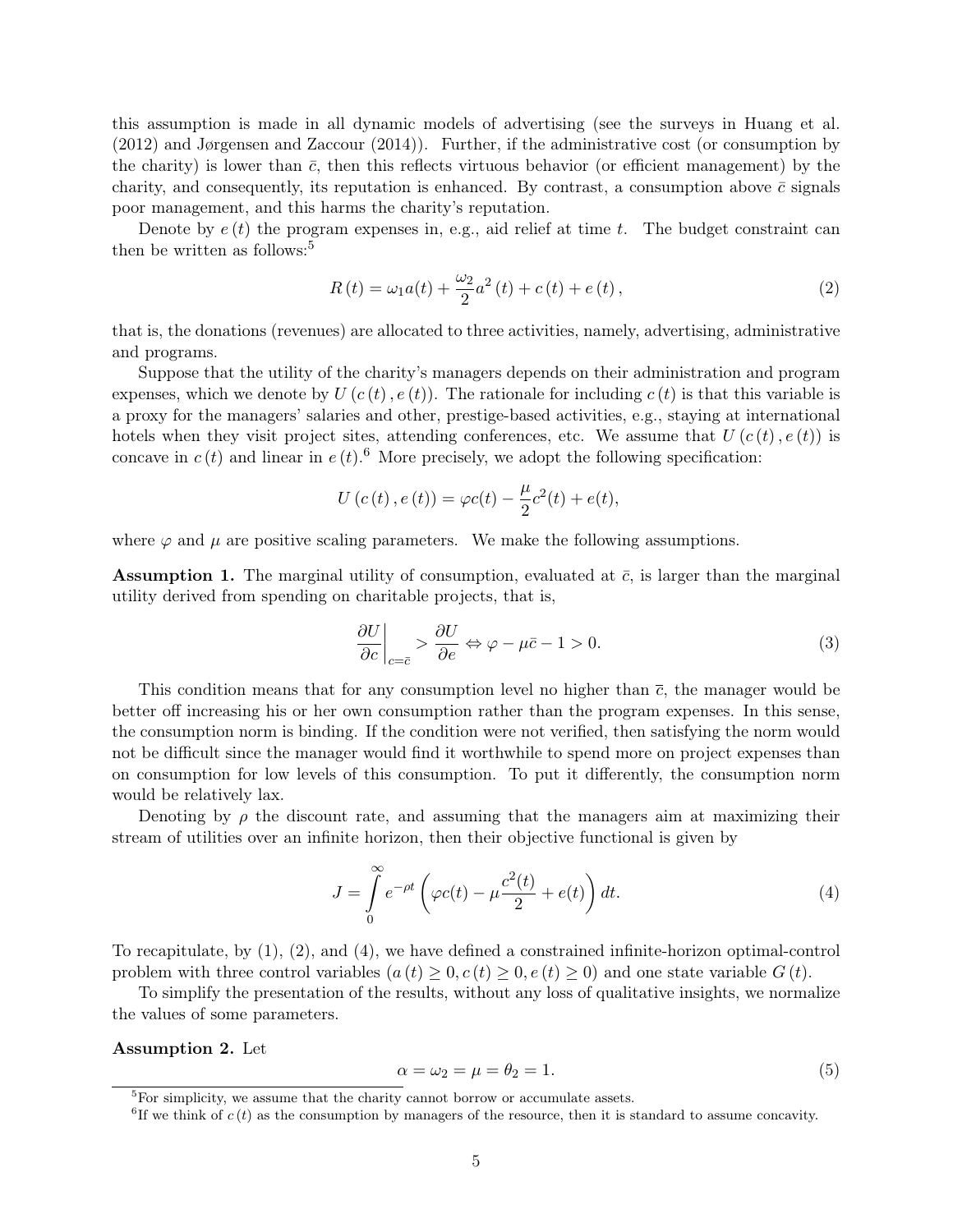Further, we make the following

#### Assumption 3. Let

$$
G_0 < \theta_1. \tag{6}
$$

This assumption means that the charity's marginal revenue at the initial time is positive, that is,

$$
\left. \frac{dR\left(t\right)}{dG\left(t\right)} \right|_{t=0} = \theta_1 - G_0 > 0.
$$

## 3 A General Constrained Problem

To solve the dynamic constrained-optimization problem, we introduce the Hamiltonian

$$
H\left(a\left(t\right),c\left(t\right),e\left(t\right),\lambda^{0},\lambda(t),\psi(t),s(t),x(t),y(t)\right) = \lambda^{0}\left(\varphi c(t) - \frac{c^{2}(t)}{2} + e(t)\right) + \lambda(t)\left(a(t) - \gamma\left(c(t) - \bar{c}\right) - \delta G(t)\right) + \psi(t)\left(\theta_{1}G(t) - \frac{G^{2}(t)}{2} - c(t) - e(t) - \omega_{1}a(t) - \frac{a^{2}(t)}{2}\right) + s(t)a(t) + x(t)c(t) + y(t)e(t),\tag{7}
$$

where:  $\lambda(t)$  is the adjoint variable appended to the dynamics in [\(1\)](#page-3-0);  $\psi(t)$  is the Lagrange multiplier appended to the budget constraint in [\(2\)](#page-4-2);  $s(t)$ ,  $x(t)$ , and  $y(t)$  are Lagrange multipliers corresponding to the nonnegativity constraints  $a(t) \geq 0, c(t) \geq 0$ , and  $e(t) \geq 0$ , respectively; and finally,  $\lambda^0 \geq 0$  is a Lagrange multiplier appended to the instantaneous objective.

The first-order conditions provide the existence of  $\lambda^0$ ,  $\lambda(t)$ ,  $\psi(t)$ ,  $s(t)$ ,  $x(t)$ ,  $y(t)$ , not all zero, which are as follows:

#### Optimality conditions:

$$
\frac{\partial H}{\partial c(t)} = \lambda^0 (\varphi - c(t)) - \gamma \lambda(t) - \psi(t) + x(t) = 0,
$$
\n(8)

$$
\frac{\partial H}{\partial a(t)} = \lambda(t) - \psi(t) \left(\omega_1 + a(t)\right) + s(t) = 0,\tag{9}
$$

$$
\frac{\partial H}{\partial e(t)} = \lambda^0 - \psi(t) + y(t) = 0.
$$
\n(10)

Complementarity conditions:

<span id="page-5-1"></span><span id="page-5-0"></span>
$$
c(t) \ge 0, \quad x(t) \ge 0, \quad x(t)c(t) = 0,
$$
\n(11)

$$
a(t) \ge 0, \quad s(t) \ge 0, \quad s(t)a(t) = 0,
$$
\n(12)

$$
e(t) \ge 0, \quad y(t) \ge 0, \quad y(t)e(t) = 0,
$$
\n(13)

$$
\lambda^0 \ge 0. \tag{14}
$$

#### Budget constraint:

$$
\theta_1 G(t) - \frac{G^2(t)}{2} = c(t) + e(t) + \omega_1 a(t) + \frac{a^2(t)}{2},\tag{15}
$$

and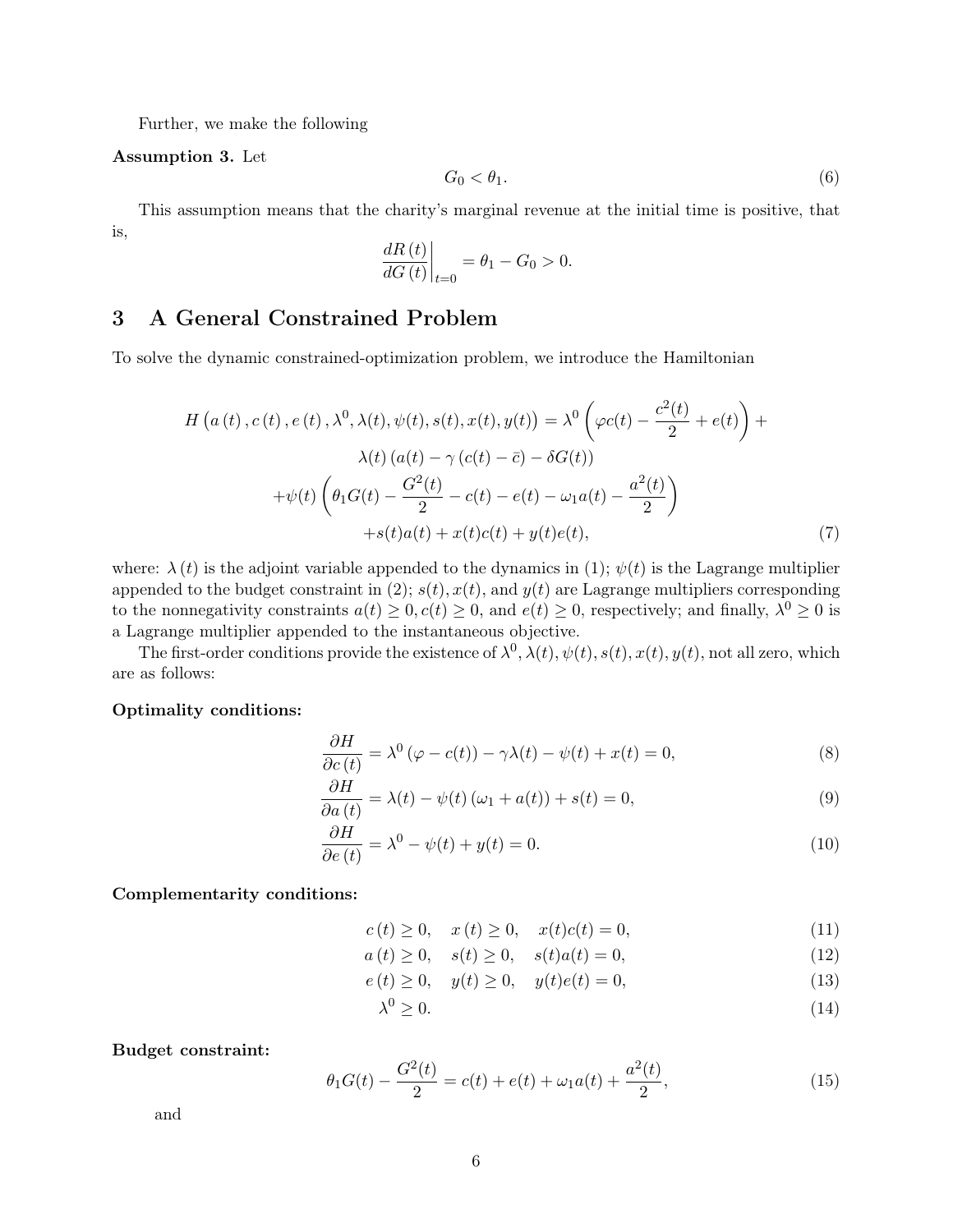State and co-state equations:

$$
\dot{G}(t) = a(t) - \gamma (c(t) - \bar{c}) - \delta G(t), \qquad G(0) = G_0,
$$
\n(16)

$$
\dot{\lambda}(t) = \psi(G(t) - \theta_1) + (\delta + \rho)\lambda(t). \tag{17}
$$

**Remark 3.1.** When  $e(t) > 0$  for all t, then  $\lambda^0 \neq 0$  and we set it equal to one. Indeed, if  $\lambda^0 = 0$ then, noticing that  $y(t) = 0$  (since  $e(t) > 0$ ), we obtain  $\psi(t) = 0$ . Therefore, [\(8\)](#page-5-0) and [\(9\)](#page-5-1) imply  $\lambda(t) \geq 0$  and  $\lambda(t) \leq 0$  so  $\lambda(t) = 0$ , which implies  $x(t) = 0$  and  $s(t) = 0$ . But to have all the multipliers equal to zero is a contradiction.

In the next sections, we shall analyze four cases where the optimal solution displays different combinations of positive and zero values for the administrative and advertising expenses and interpret the conditions under which each of these cases can happen. These cases are described in Table 1.

| Table 1: Description of the different cases<br>Superscript of optimal values | $a(t)$ $c(t)$ $e(t)$   |  |
|------------------------------------------------------------------------------|------------------------|--|
| $N:$ Non-volunteer managers                                                  | > 0 > 0 > 0            |  |
| $N_0$ : Non-volunteer managers, no advertising $0 > 0 > 0$                   |                        |  |
| $V:$ Volunteer managers                                                      | $>0$ 0 $>0$            |  |
| $V_0$ : Volunteer, no advertising                                            | $0 \qquad 0 \qquad >0$ |  |

Remark 3.2. The propositions stated in the sequel are (each) valid under some specific conditions, which are defined explicitly in the proofs in the Appendix.

### 4 Non-Volunteer Managers

In many realistic instances, professional managers are needed to run the charity, and other administrative costs are unavoidable. We have two subcases: (i) the charity invests in advertising to inform the public about its projects; and (ii) the charity does not wish to allocate any budget to advertising. In both solutions, we have  $e(t) > 0$ ; otherwise, the charity looses its raison d'être. The first case is the interior solution, where all control variables assume positive values.

#### 4.1 Interior Solution

Denote by

$$
\Phi = \frac{\theta_1 (1+\gamma^2) - (\delta + \rho) (\omega_1 + \gamma (\varphi - 1 - \bar{c}))}{\delta(\delta + \rho) + 1 + \gamma^2},
$$
  
\n
$$
\Omega = (\rho + 2\delta)^2 + 4 (1 + \gamma^2) > 0.
$$

The following proposition gives the optimal interior solution.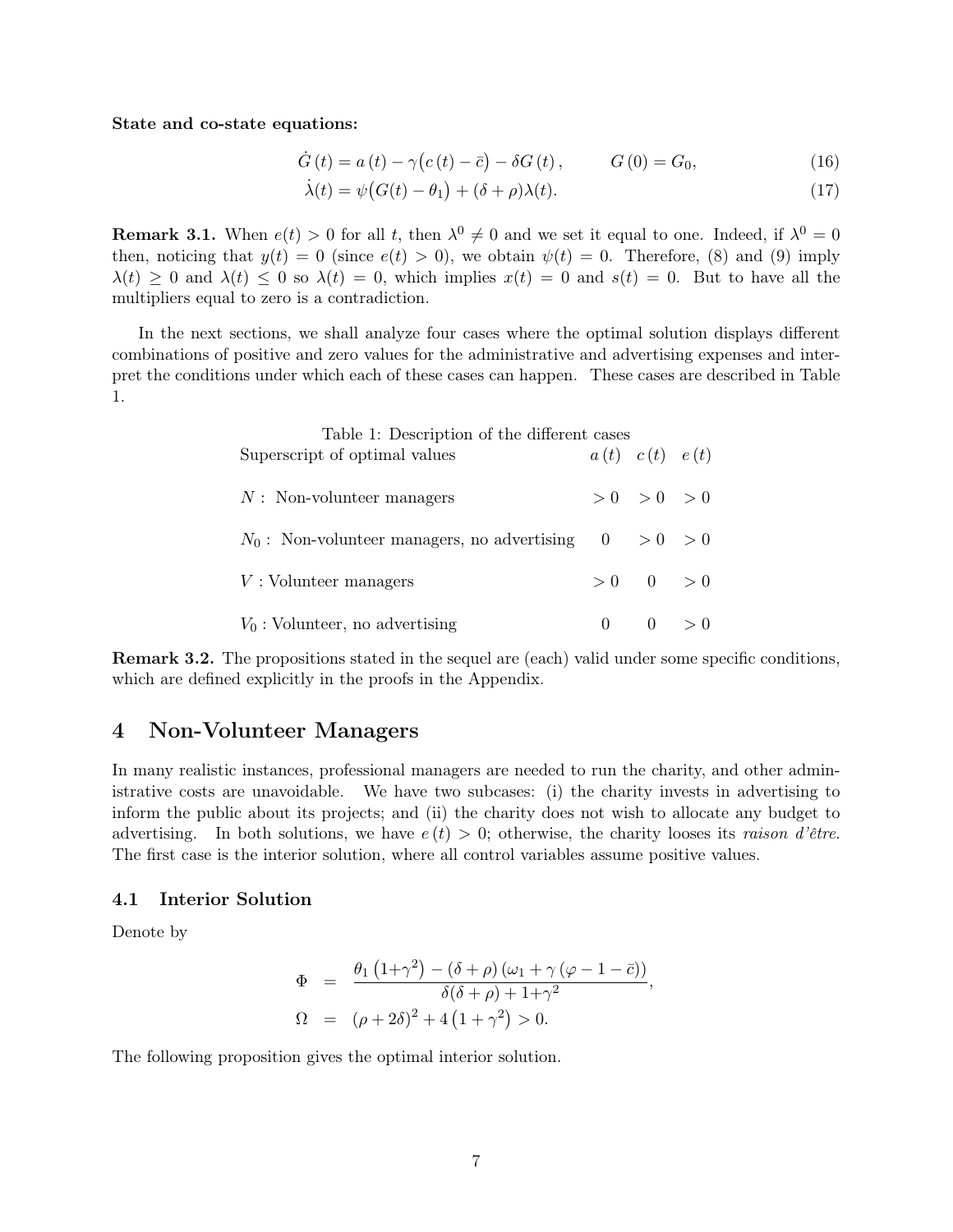<span id="page-7-0"></span>**Proposition 4.1.** There exists an interior solution, where the optimal administrative, advertising, and program expenses and the goodwill trajectories are given by

$$
c^N(t) = \varphi - 1 - \gamma \lambda^N(t), \qquad (18)
$$

$$
a^N(t) = \lambda^N(t) - \omega_1,\tag{19}
$$

$$
e^N(t) = \theta_1 G^N(t) - \frac{\left(G^N(t)\right)^2}{2} - \omega_1 a^N(t) - \frac{\left(a^N(t)\right)^2}{2} - c^N(t), \qquad (20)
$$

$$
G^{N}(t) = (G_0 - \Phi) e^{\frac{\rho - \sqrt{\Omega}}{2}t} + \Phi, \quad G^{N}(\infty) = \Phi,
$$
\n(21)

and the adjoint variable appended to the goodwill dynamics by

$$
\lambda^N(t) = \frac{2(\Phi - G_0)}{2\delta + \rho + \sqrt{\Omega}} e^{\frac{\rho - \sqrt{\Omega}}{2}t} + \frac{\theta_1 - \Phi}{\delta + \rho}, \qquad \lambda^N(\infty) = \frac{\theta_1 - \Phi}{\delta + \rho}.
$$
 (22)

*Proof.* In an interior solution, we have  $x(t) = y(t) = s(t) = 0$ . From the optimality conditions  $(9)-(8)$  $(9)-(8)$  $(9)-(8)$ , we get

$$
c(t) = \varphi - 1 - \gamma \lambda(t),
$$
  
\n
$$
a(t) = \lambda(t) - \omega_1,
$$
  
\n
$$
\psi(t) = 1.
$$

Inserting in the budget constraint and in the dynamic equations, we obtain

$$
e(t) = \theta_1 G(t) - \frac{G^2(t)}{2} - \varphi + \gamma \lambda(t) + 1 - \omega_1 (\lambda(t) - \omega_1) - \frac{(\lambda(t) - \omega_1)^2}{2}
$$
  
\n
$$
\dot{G}(t) = \lambda(t) - \omega_1 - \gamma (\varphi - \gamma \lambda(t) - 1 - \bar{c}) - \delta G(t), \qquad G(0) = G_0,
$$
  
\n
$$
\dot{\lambda}(t) = (G(t) - \theta_1) + (\delta + \rho) \lambda(t).
$$

Solving the pair of differential equations (see Appendix) and substituting for the optimal  $G(t)$  and  $\lambda(t)$  in the optimality conditions, yields the optimal control trajectories.  $\Box$ 

The above proposition is stated under the assumption of an interior solution. In the Appendix, we provide the conditions under which this solution exists. A few comments can be made on the results. First, the optimal advertising level is determined by the familiar rule equating marginal cost, given by  $\omega_1 + a^N(t)$ , to marginal revenue, given by  $\lambda^N(t)$ , which is the shadow price of the goodwill. So, the advertising level is positive whenever this shadow price is larger than the marginal advertising cost at zero, i.e.,  $a(t) > 0 \Leftrightarrow \lambda^N(t) > \omega_1$ .

Second, the optimal level of  $c^N(t)$  is similarly obtained by equating its marginal utility, given by  $\varphi - c^N(t)$ , to its cost, which is measured by the sum of two items: (i) the marginal utility of charity expenses, that is,  $\frac{\partial U}{\partial e} = 1$ ; and (ii) the marginal loss in goodwill, which is measured by  $\gamma \lambda^{N}(t)$ . Consequently, we see that  $c^N(t)$  is strictly positive when the marginal utility of consumption at zero (i.e.,  $\varphi$ ) is larger than its cost, given by  $1 + \gamma \lambda^{N}(t)$ . Putting together the two conditions, we conclude that advertising and consumption are strictly positive when the shadow price of goodwill satisfies the following restrictions:

$$
\frac{\varphi - 1}{\gamma} > \lambda^N(t) > \omega_1.
$$
\n(23)

,

Finally, program expenses  $e^N(t)$  are obtained by substracting administrative and advertising costs from the revenues.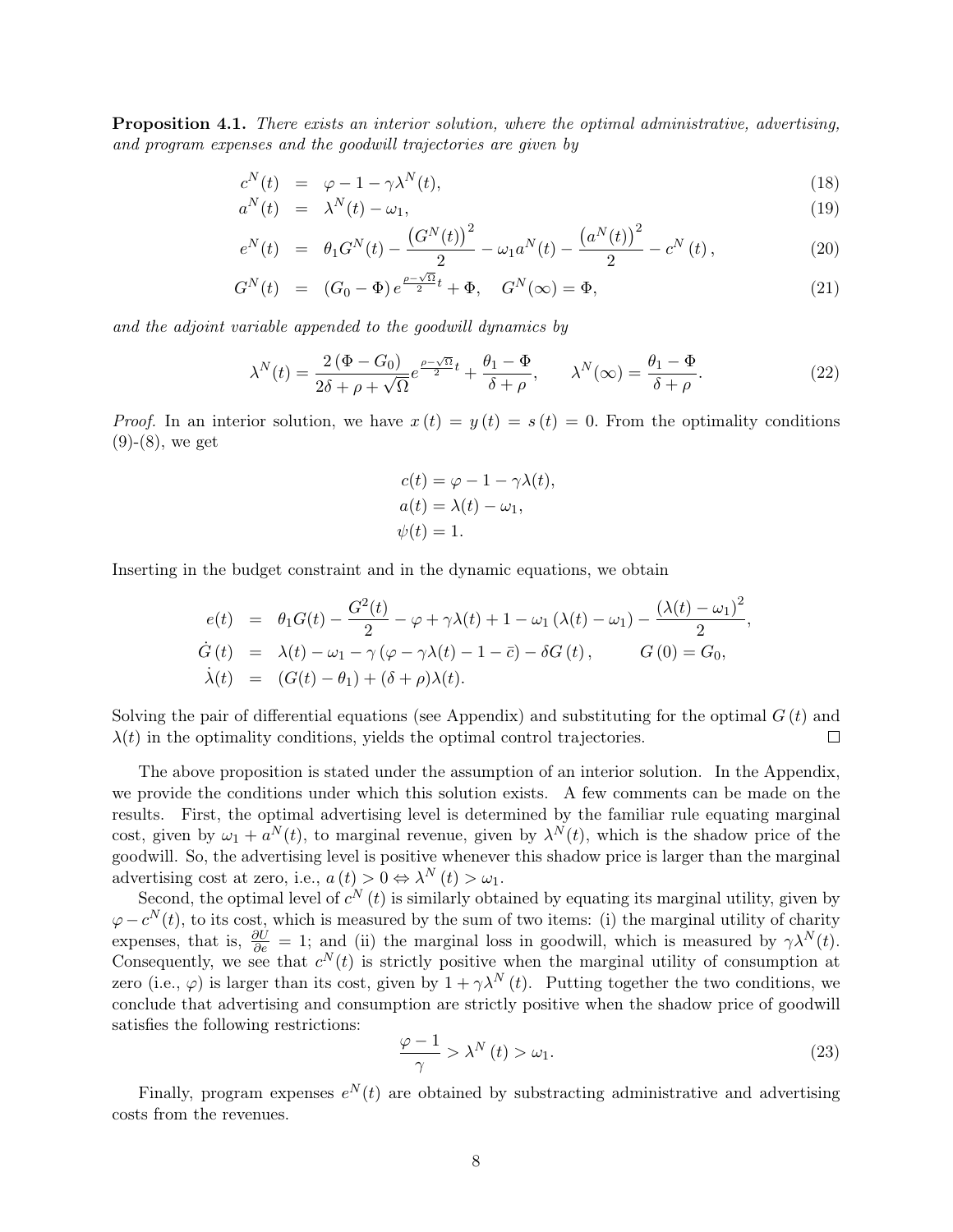Proposition 4.2. The evolution over time of the goodwill, its shadow price, advertising, and administrative expenses is as follows:

$$
sign (G_0 - \Phi) = - sign \dot{G}^N(t) = sign \dot{\lambda}^N(t) = sign \dot{a}^N(t) = - sign \dot{c}^N(t).
$$

*Proof.* Differentiating  $G^N(t)$ ,  $\lambda^N(t)$ ,  $a^N(t)$ , and  $c^N(t)$  with respect to time, we get

$$
\dot{G}^N(t) = (G_0 - \Phi) \left( \frac{\rho - \sqrt{\Omega}}{2} \right) e^{\frac{\rho - \sqrt{\Omega}}{2}t} \text{ is } \begin{cases} \leq 0, & \text{if } G_0 - \Phi \geq 0, \\ \geq 0, & \text{if } G_0 - \Phi \leq 0, \end{cases}
$$

$$
\dot{\lambda}^N(t) = -\frac{(G_0 - \Phi) \left( \rho - \sqrt{\Omega} \right)}{2\delta + \rho + \sqrt{\Omega}} e^{\frac{\rho - \sqrt{\Omega}}{2}t} \text{ is } \begin{cases} \geq 0, & \text{if } G_0 - \Phi \geq 0, \\ \leq 0, & \text{if } G_0 - \Phi \leq 0, \end{cases}
$$

$$
\dot{a}^N(t) = \dot{\lambda}^N(t),
$$

$$
\dot{c}^N(t) = -\gamma \dot{\lambda}^N(t),
$$

and hence the result.

When convergence to the goodwill steady-state value is from above, that is,  $G_0 - \Phi \geq 0$ , the shadow price  $\lambda^{N}(t)$  is increasing over time. Advertising, which contributes positively to the goodwill, and administrative cost, which has a negative impact on goodwill, have the same and opposite sign of  $\dot{\lambda}^N(t)$ , respectively. The results are in the opposite direction when the initial value of the goodwill is low and convergence to the steady state is from below.

The evolution of the program expenditures over time is less straightforward to characterize. Indeed, differentiating  $e^N(t)$  with respect to time, we get

$$
\dot{e}^N(t) = -\left(\frac{\left(2\delta + \rho + \sqrt{\Omega}\right)}{2} \left(\theta_1 - G^N(t)\right) + \lambda^N(t) - \gamma\right) \dot{\lambda}^N(t),
$$
  

$$
\triangleq -\Psi \dot{\lambda}^N(t).
$$

The coefficient  $\Psi$  of  $\dot{\lambda}^N(t)$  is the sum of three terms. The first term is the positive coefficient  $\frac{(2\delta + \rho + \sqrt{\Omega})}{2}$  multiplying the marginal revenues  $(\theta_1 - G^N(t))$ ; the second term is the shadow price of the goodwill, which is also equal to the marginal advertising cost  $(\omega_1 + a^N(t))$ ; finally, the third term  $-\gamma$  is equal to  $\frac{\partial \dot{G}(t)}{\partial c(t)}$ , that is, the marginal loss in future goodwill due to the administrative cost. Clearly, the first two terms are positive and the third is negative. Consequently, the sign of  $\Psi$  cannot be definitively determined, and we have the following characterization:

If 
$$
\Psi \geq 0
$$
, then sign  $\dot{e}^N(t) = \text{sign} \left( -\dot{\lambda}^N(t) \right)$  and is  $\begin{cases} \leq 0, & \text{if } G_0 - \Phi \geq 0, \\ \geq 0, & \text{if } G_0 - \Phi \leq 0. \end{cases}$   
\nIf  $\Psi \leq 0$ , then sign  $\dot{e}^N(t) = \text{sign } \dot{\lambda}^N(t)$  and is  $\begin{cases} \leq 0, & \text{if } G_0 - \Phi \geq 0, \\ \geq 0, & \text{if } G_0 - \Phi \leq 0. \end{cases}$ 

To recapitulate, the state, costate, and control trajectories are monotone over time, with their direction (increasing or decreasing) depending essentially on the location of the steady-state value of the goodwill with respect to its initial value.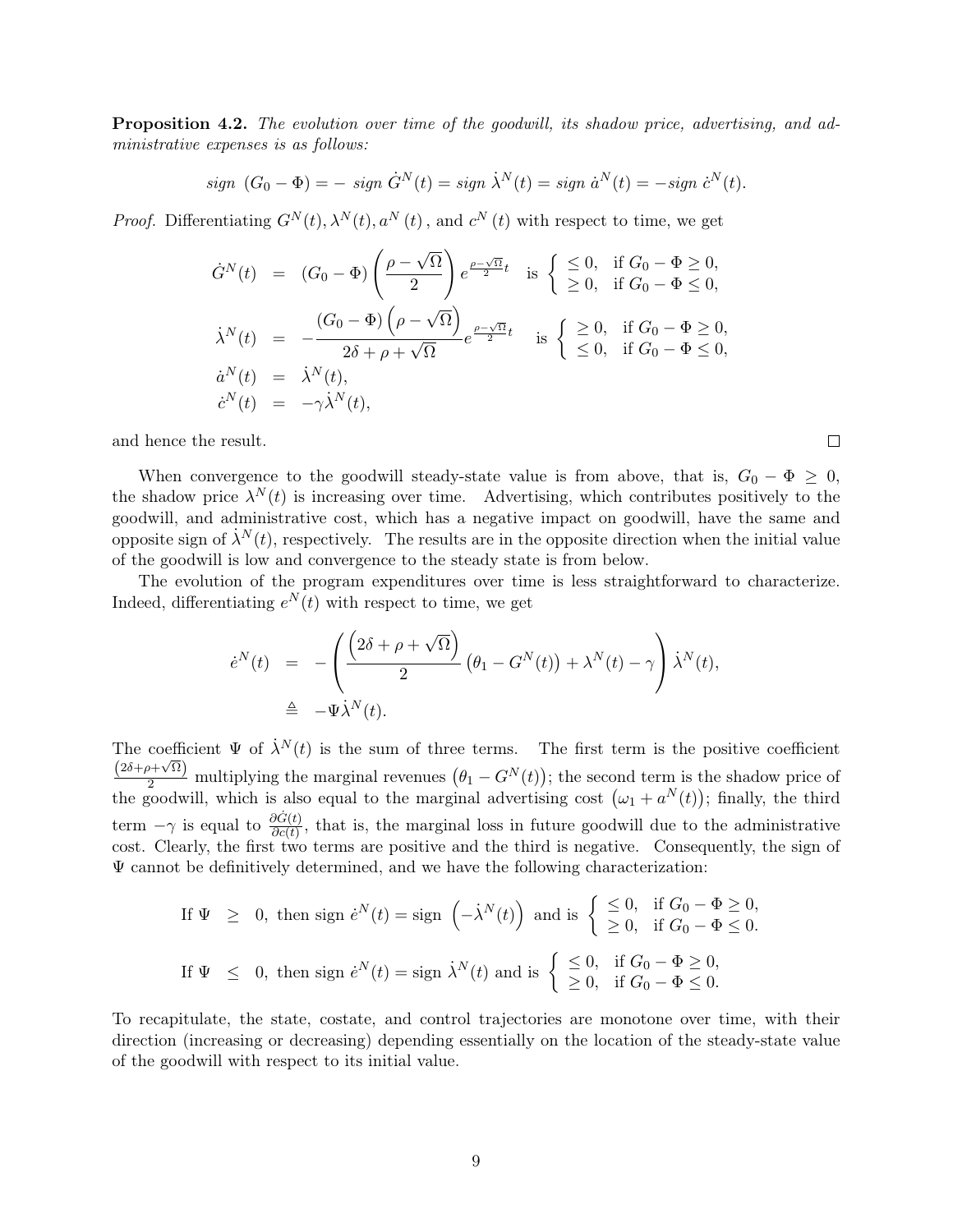Finally, we look at the variations of the steady-state goodwill with respect to the parameter values, which are given by

$$
\frac{dG^N(\infty)}{d\bar{c}} = \frac{\gamma(\delta + \rho)}{\delta(\delta + \rho) + 1 + \gamma^2} > 0,
$$
\n
$$
\frac{dG^N(\infty)}{d\theta_1} = \frac{\gamma^2 + 1}{\delta(\delta + \rho) + 1 + \gamma^2} > 0,
$$
\n
$$
\frac{dG^N(\infty)}{d\omega_1} = -\frac{\delta + \rho}{\delta(\delta + \rho) + 1 + \gamma^2} < 0,
$$
\n
$$
\frac{dG^N(\infty)}{d\rho} = -\frac{(1 + \gamma^2)(\omega_1 + \gamma(\varphi - \bar{c} - 1) + \delta\theta_1)}{(\delta(\delta + \rho) + 1 + \gamma^2)^2} < 0,
$$
\n
$$
\frac{dG^N(\infty)}{d\varphi} = -\frac{\gamma(\delta + \rho)}{\delta(\delta + \rho) + 1 + \gamma^2} < 0,
$$
\n
$$
\frac{dG^N(\infty)}{d\delta} = -\frac{\left(1 + \gamma^2 - (\delta + \rho)^2\right) (\gamma(\varphi - 1 - \bar{c}) + \omega_1) + (2\delta + \rho) (1 + \gamma^2) \theta_1}{(\delta(\delta + \rho) + 1 + \gamma^2)^2},
$$
\n
$$
\frac{dG^N(\infty)}{d\gamma} = \frac{(\delta + \rho) ((\gamma^2 - 1 - \delta(\delta + \rho))(\varphi - 1 - \bar{c}) + 2\gamma(\omega_1 + \delta\theta_1))}{(\delta(\delta + \rho) + 1 + \gamma^2)^2}.
$$

The results that  $G^N(\infty)$  is increasing in  $\bar{c}$  and  $\theta_1$  is hardly surprising. Indeed, the higher is  $\bar{c}$ , the easier it is to have  $c(t) \leq \bar{c}$  and to increase the charity's reputation. Similarly, the higher are the marginal revenues at zero goodwill (given by  $\theta_1$ ), the higher the incentive will be to invest in the goodwill by advertising or keeping the management cost below  $\bar{c}$ . Further  $G^N(\infty)$  is decreasing in the marginal cost of advertising at zero, given by  $\omega_1$ , the discount rate  $\rho$  and in  $\varphi$ , which gives the marginal utility of consumption at zero. The higher is  $\varphi$ , the higher the incentive to consume, which negatively affects the goodwill. Under the sufficient (not necessary) condition that  $\delta + \rho < 1$ , which is reasonable, we conclude that the larger is the decay rate  $\delta$ , the lower the goodwill at the steady state. Finally, the impact of  $\gamma$  is ambiguous and depends on the other parameter values.

Remark 4.3. Similar sensitivity analyses can be obtained in the other cases and are omitted to avoid repetition.

#### 4.2 No Advertising

In the previous subsection, we studied the case where the solution is interior. Now, we look at the case where the charity does not engage in any advertising activities throughout the whole planning horizon. Let

$$
\Lambda = \frac{(\theta_1 \gamma - (\delta + \rho) (\varphi - 1 - \bar{c})) \gamma}{\delta(\delta + \rho) + \gamma^2},
$$
  
\n
$$
\Theta = (\rho + 2\delta)^2 + 4\gamma^2 > 0.
$$

The following proposition gives the optimal trajectories of  $G(t)$ ,  $c(t)$ ,  $e(t)$ , and  $\lambda(t)$ , where  $a(t) = 0.$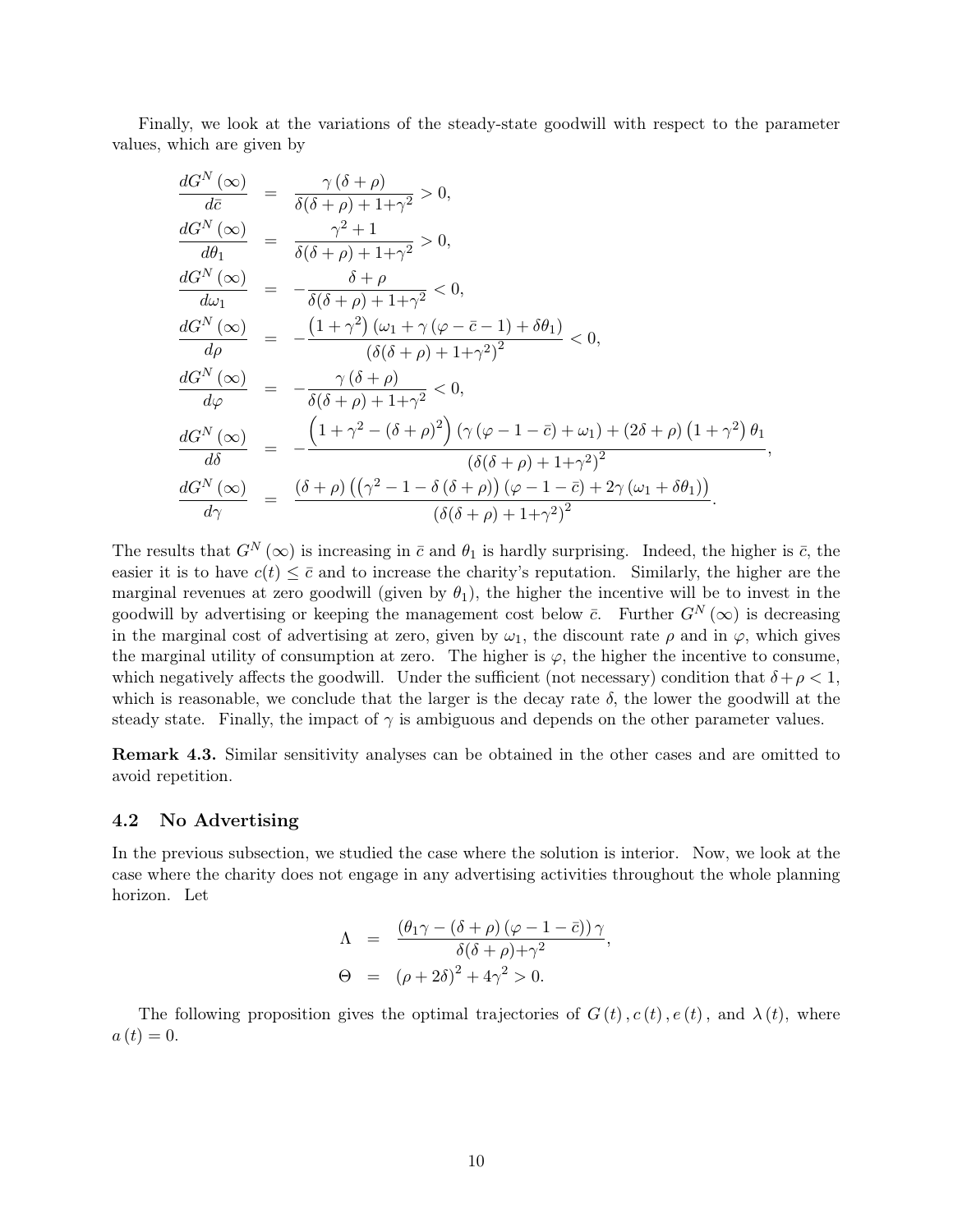<span id="page-10-0"></span>Proposition 4.4. There exists a solution where advertising is equal to zero at each instant of time, and the optimal goodwill, and administrative and program expense trajectories are given by

$$
G^{N_0}(t) = (G_0 - \Lambda) e^{\frac{\rho - \sqrt{\Theta}}{2}t} + \Lambda, \quad G^{N_0}(\infty) = \Lambda,
$$
\n(24)

$$
c^{N_0}(t) = \varphi - 1 - \gamma \lambda^{N_0}(t), \qquad (25)
$$

$$
e^{N_0}(t) = \theta_1 G^{N_0}(t) - \frac{1}{2} \left( G^{N_0}(t) \right)^2 - c^{N_0}(t), \tag{26}
$$

and the adjoint variable by

$$
\lambda^{N_0}(t) = -\frac{2(G_0 - \Lambda)}{2\delta + \rho + \sqrt{\Theta}} e^{\frac{\rho - \sqrt{\Theta}}{2}t} + \frac{\theta_1 - \Lambda}{\delta + \rho}, \quad \lambda^{N_0}(\infty) = \frac{\theta_1 - \Lambda}{\delta + \rho}.
$$

Proof. See Appendix.

As in the previous scenario, the convergence of the goodwill towards its steady-state value is monotone and its direction (increasing or decreasing) depends on the location of the initial value. Indeed, the evolution over time of the goodwill is given by

$$
\dot{G}^{N_0}(t) = \frac{\rho - \sqrt{\Theta}}{2} (G_0 - \Lambda) e^{\frac{\rho - \sqrt{\Theta}}{2}t} \text{ is } \begin{cases} \leq 0, & \text{if } G_0 - \Lambda \geq 0, \\ \geq 0, & \text{if } G_0 - \Lambda \leq 0. \end{cases}
$$

The administrative cost  $c^{N_0}(t)$  is also monotone over time and its evolution is as follows:

$$
\dot{c}^{N_0}(t) = \gamma \left(\frac{\rho - \sqrt{\Theta}}{2}\right) \left(\frac{2\left(G_0 - \Lambda\right)}{2\delta + \rho + \sqrt{\Theta}} e^{\frac{\rho - \sqrt{\Theta}}{2}t}\right) \text{ is } \begin{cases} \leq 0, & \text{if } G_0 - \Lambda \geq 0, \\ \geq 0, & \text{if } G_0 - \Lambda \leq 0, \end{cases}
$$

Finally, as in the interior solution case, the evolution of the program expenses, which is given by

$$
\dot{e}^{N_0}(t) = (\theta_1 - G^{N_0}(t)) \dot{G}^{N_0}(t) - \dot{c}^{N_0}(t),
$$

is ambiguous because the two right-hand-side terms have opposite signs.

### 5 Volunteer Managers

In this section, we show, under some conditions, that  $c(t) = 0$  for all t, that is, that the charity is managed by volunteer workers, and that there is no administrative cost. We have two subcases: in the first one,  $a(t)$  is positive for all t, and in the second case, we show that  $a(t) = 0$ .

#### 5.1 Positive Advertising

To simplify the presentation of the results in this case, let

$$
\Gamma = \frac{(\delta + \rho)(\gamma \bar{c} - \omega_1) + \theta_1}{\delta(\delta + \rho) + 1}.
$$
  
\n
$$
\Delta = (\rho + 2\delta)^2 + 4 > 0.
$$

We have the following result: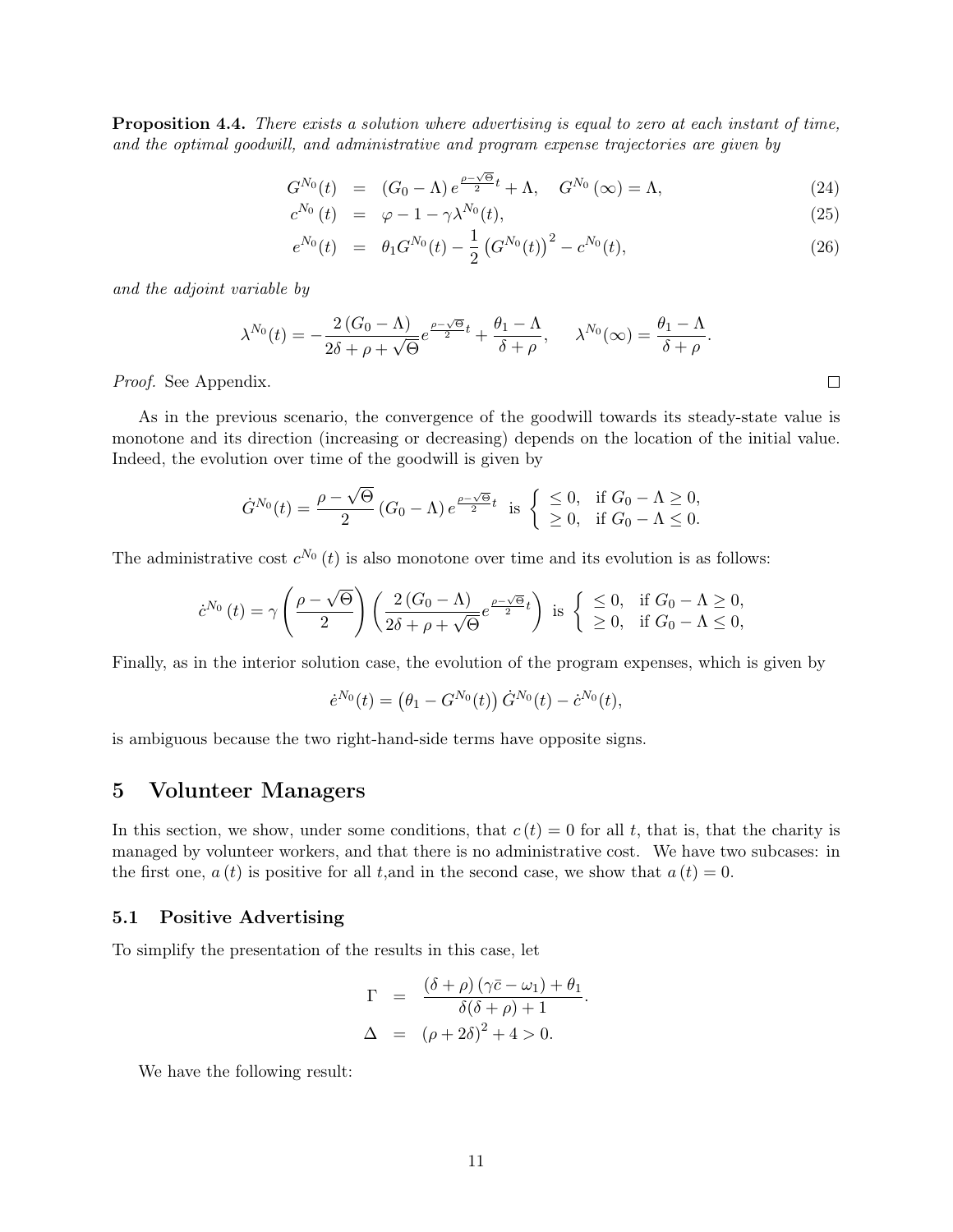<span id="page-11-0"></span>**Proposition 5.1.** There exists a solution where the administrative expenses are zero and the optimal goodwill, advertising, and program expenses are given by

<span id="page-11-1"></span>
$$
G^{V}(t) = e^{\frac{\rho - \sqrt{\Delta}}{2}t} (G_0 - \Gamma) + \Gamma, \quad G(\infty) = \Gamma,
$$
\n(27)

$$
a^V(t) = \lambda^V(t) - \omega_1,\tag{28}
$$

$$
e^{V}(t) = \theta_1 G^{V}(t) - \frac{1}{2} (G^{V}(t))^{2} - \omega_1 a^{V}(t) - \frac{1}{2} (a^{V}(t))^{2}, \qquad (29)
$$

and the adjoint variable by

$$
\lambda^V(t) = \frac{2(\Gamma - G_0)}{2\delta + \rho + \sqrt{\Delta}} e^{\frac{\rho - \sqrt{\Delta}}{2}t} + \frac{\theta_1 - \Gamma}{\delta + \rho}, \quad \lambda^V(\infty) = \frac{\theta_1 - \Gamma}{\delta + \rho}.
$$
 (30)

Proof. See Appendix.

We make two comments. First, we note that the evolution over time of the goodwill, given by

$$
\dot{G}^V(t) = \frac{\rho - \sqrt{\Delta}}{2} e^{\frac{\rho - \sqrt{\Delta}}{2}t} \left( G_0 - G^V(\infty) \right),
$$

is decreasing over time if  $G_0 > G^V(\infty)$ , and increasing otherwise. As before,  $G^V(t)$  is monotone, and convergence to the steady state is from above when  $G_0 > G^V(\infty)$ , and from below when  $G_0 < G^V(\infty)$ . Second, the evolution over time of advertising is as follows:

$$
\dot{a}^V(t) = -\frac{\rho - \sqrt{\Delta}}{2} \left( \frac{2\left(G_0 - \Gamma\right)}{2\delta + \rho + \sqrt{\Delta}} e^{\frac{\rho - \sqrt{\Delta}}{2}t} \right) \text{ is } \begin{cases} \geq 0 & \text{if } G_0 \geq G^V(\infty), \\ \leq 0 & \text{if } G_0 \leq G^V(\infty), \end{cases}
$$

which shows that the sign of  $\dot{a}^V(t)$  depends on where the initial goodwill value is located with respect to the steady state. This is the same result we obtained in the scenario where the workers were not volunteers. The advertising trajectory is monotone over time and converges to the steady-state value given by

$$
a^{V}(\infty) = \frac{\delta(\theta_1 - \omega_1(\delta + \rho)) - \gamma \bar{c}}{\delta(\delta + \rho) + 1}.
$$

When  $G_0 \geq G^V(\infty)$ , while advertising increases over time and its trajectory converges to the above steady-state value, the charity's goodwill diminishes, which is due to the fact that the forgetting effect is stronger than the positive effect stemming from advertising. Note that the initial advertising, which is given by

$$
a^{V}(0) = \frac{\theta_1 - G^{V}(\infty)}{\delta + \rho} + 2\frac{(G^{V}(\infty) - G_0)}{2\delta + \rho + \sqrt{\Delta}} - \omega_1
$$

is lower when  $G_0 \geq G^V(\infty)$  than when  $G_0 \leq G^V(\infty)$ . Again, the evolution over time of the program expenses, given by

$$
\dot{e}^V(t) = (\theta_1 - G^V(t)) \dot{G}^V(t) - (\omega_1 - a^V(t)) \dot{a}^V(t),
$$

is ambiguous.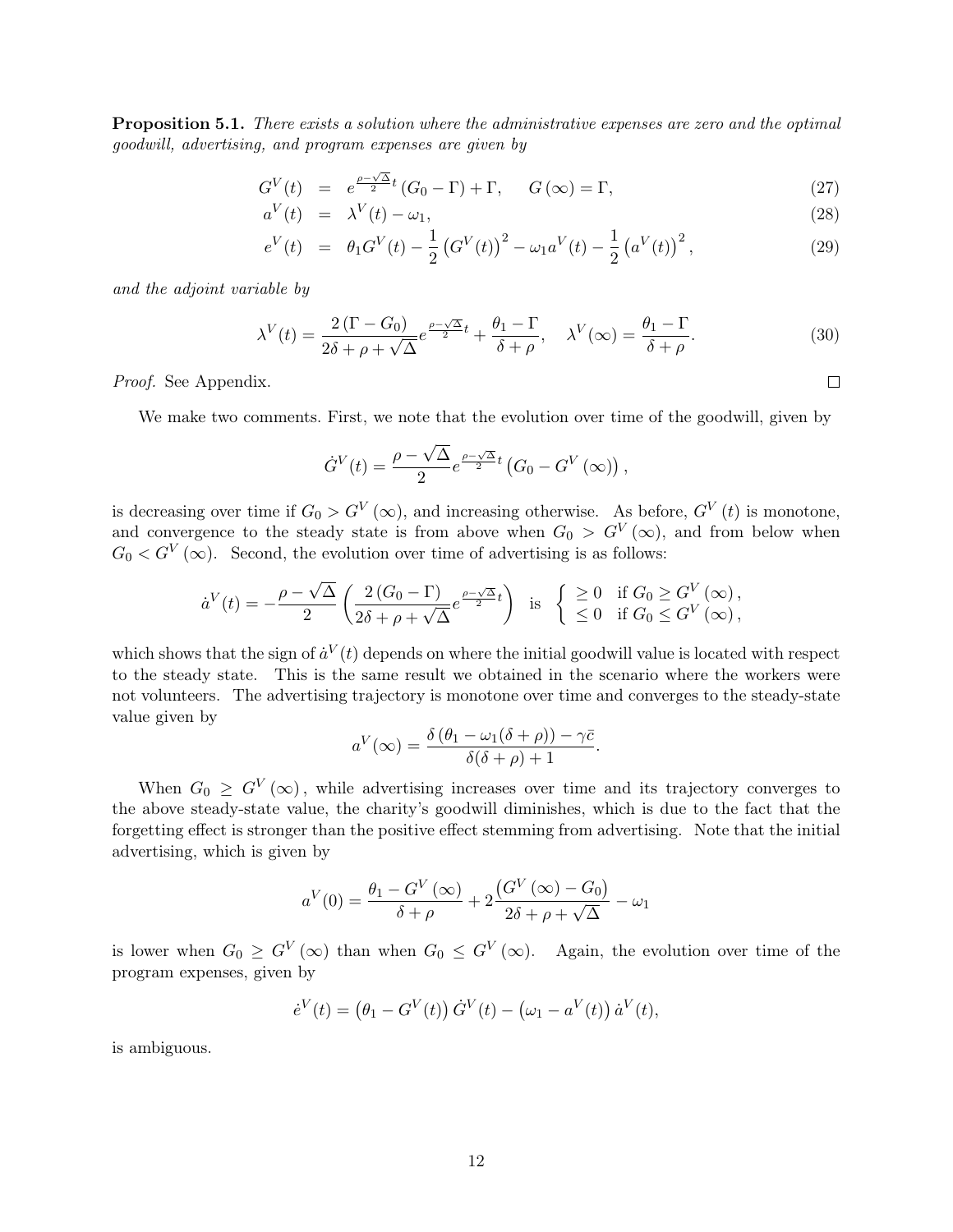#### 5.2 No Advertising

The following proposition provides the results for the case where advertising and administrative expenses are zero.

<span id="page-12-0"></span>**Proposition 5.2.** There exists a solution where  $a(t) = c(t) = 0$  with the optimal goodwill and program expenses given by

$$
G^{V_0}(t) = (G_0 - \frac{\gamma \bar{c}}{\delta}) e^{-\delta t} + \frac{\gamma \bar{c}}{\delta},
$$
  
\n
$$
e^{V_0}(t) = \theta_1 G^{V_0}(t) - \frac{(G^{V_0}(t))^2}{2}.
$$

Proof. See Appendix.

The above proposition shows that, under some conditions, it is optimal not to advertise, nor to consume part of the revenues. The goodwill steady-state value is  $G^{V_0}(\infty) = \frac{\gamma \bar{c}}{\delta}$ . If the initial goodwill is high enough  $(G_0 > G^{V_0}(\infty))$ , then convergence to the steady state is from above, that is, the goodwill decreases over time till it reaches  $\frac{\gamma \bar{c}}{\delta}$ . If the initial value is low, it is the other way around, that is, convergence to the steady state is from below.

The evolution over time of program expenses is given by

$$
\dot{e}^{V_0} (t) = (\theta_1 - G^{V_0} (t)) \dot{G}^{V_0} (t) ,
$$

which implies that the sign of  $\dot{e}^{V_0}(t)$  is the same as  $\dot{G}^{V_0}(t)$ .

The following corollary characterizes the conditions under which it is not feasible to set  $a(t)$  $c(t) = 0.$ 

**Corollary 5.3.** If  $\frac{\varphi-1}{\gamma} > \omega_1$ , then it is impossible to have  $a(t) = c(t) = 0$ .

Proof. The condition directly follows from [\(65\)](#page-21-0).

This corollary allows us to understand the gist of the above proposition. The condition in the corollary is satisfied when (ceteris paribus)  $\varphi$  is high or when  $\gamma$  is low. Indeed, if  $\varphi$ , which is the marginal utility of consumption when consumption is nil, is high enough, then it surely never pays not to consume. And when the effect of frugal spending is low, that is, when  $\gamma$  is low, then there is no cost to choosing a positive consumption value. Likewise, the above condition is satisfied (ceteris paribus) when  $\omega_1$  is low. Recall that  $\omega_1$  is the marginal cost of advertising at zero. The lower is the marginal cost of advertising, the higher, then, is the incentive to advertise.

Notice that when  $\omega_1$  is nil and all the other parameters are positive, the condition in the corollary becomes  $\frac{\varphi-1}{\gamma} > 0$ , and is always satisfied. That is, adopting  $a(t) = c(t) = 0$  is impossible under the assumption that is often made in the literature about advertising cost, namely, that this cost is purely quadratic, i.e.,  $g(a(t)) = \frac{a^2(t)}{2}$  $\frac{1}{2}$  (see the surveys in Huang et al. (2012) and Jørgensen et al. (2014)). Consequently, assuming  $\omega_1 = 0$  is not neutral.

## 6 The Impact of the Administrative Norm

In this section, we do essentially two things. First, we assess the impact of varying the norm  $\bar{c}$  on the results at the steady state. Second, we derive conditions under which the steady-state administrative costs are below this norm in the two cases where the managers are not volunteers. The importance of  $\bar{c}$  stems from the fact that donors want to see their contributions mainly dedicated to funding

 $\Box$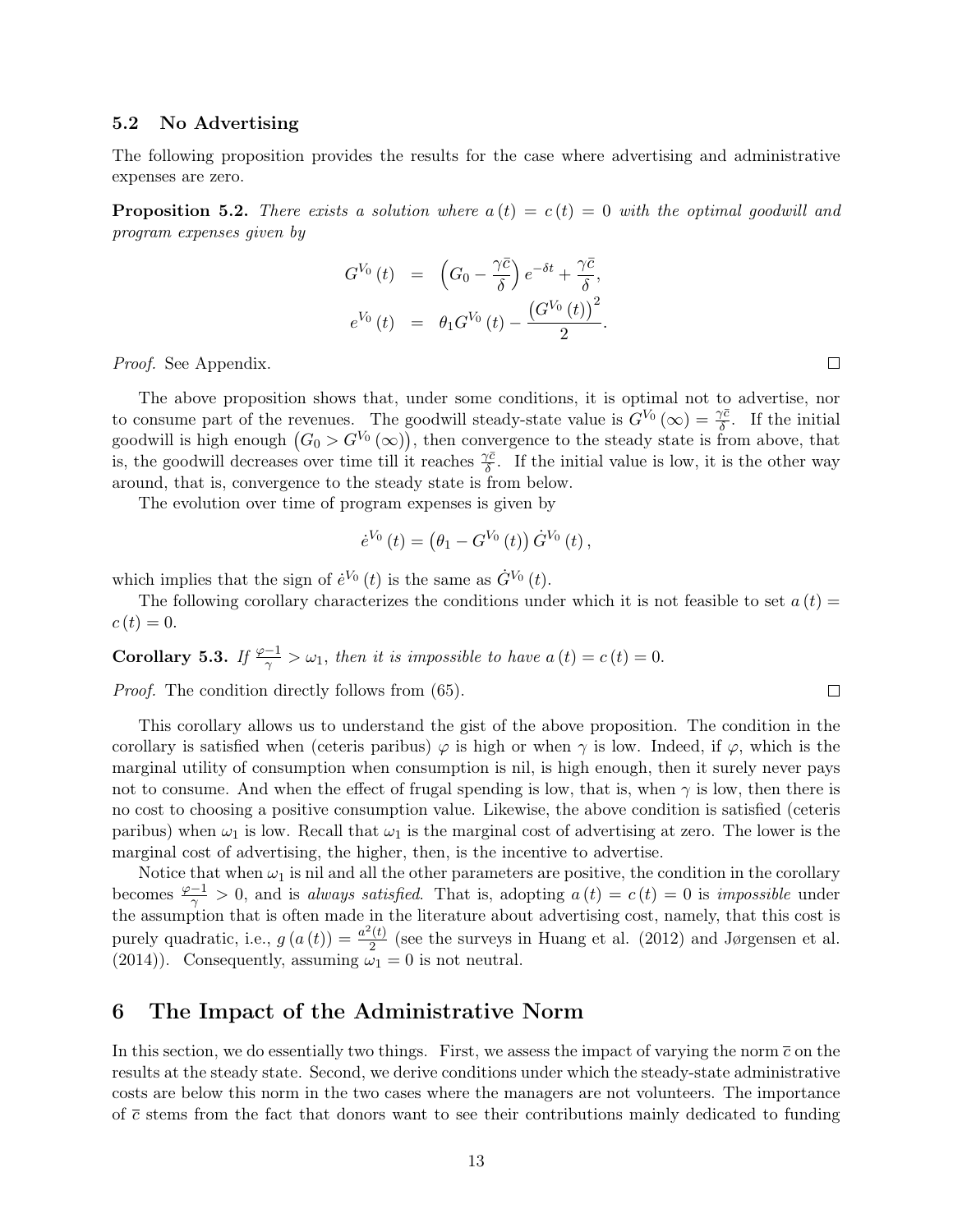the causes in which they believe, and not to paying unduly high salaries to the charity's employees or for inefficiently managing (high administrative cost) the organization.

Table 2 gives the impact of varying  $\bar{c}$  on the results in the different cases. To save on space, we only give the sign of these variations, the derivatives being easy to compute.

| Table 2: Impact of varying $\bar{c}$                                           |   |       |        |       |
|--------------------------------------------------------------------------------|---|-------|--------|-------|
|                                                                                | N | $N_0$ |        | $V_0$ |
|                                                                                |   |       |        |       |
| $\partial G(\infty)$                                                           |   |       | $^{+}$ |       |
| $-\partial \bar{c}$                                                            |   |       |        |       |
| $\partial \lambda(\infty)$                                                     |   |       |        |       |
| $\overline{\frac{\partial \bar{c}}{\partial a(\infty)}}$<br>$\partial \bar{c}$ |   | N A   |        | N A   |
| $\partial \bar{c}$                                                             |   |       | N A    | NA    |
|                                                                                | ? |       |        |       |

The following comments can be made:

1. Recalling the dynamics of goodwill

$$
\dot{G}(t) = a(t) - \gamma (c(t) - \bar{c}) - \delta G(t), \qquad G(0) = G_0,
$$

we clearly see that the norm  $\bar{c}$  acts as free advertising for the charity. Then, obviously, increasing  $\bar{c}$  leads to an increase in the steady-state value of  $G$ .

2. The steady-state value of the adjoint variable is negatively related to the steady-state value of the goodwill. Indeed, we have

$$
\lambda^N(\infty) = \frac{\theta_1 - G^N(\infty)}{\delta + \rho}; \quad \lambda^{N_0}(\infty) = \frac{\theta_1 - G^{N_0}(\infty)}{\delta + \rho};
$$
  

$$
\lambda^V(\infty) = \frac{\theta_1 - G^V(\infty)}{\delta + \rho}; \quad \lambda^{V_0}(\infty) = \frac{\theta_1 - G^{V_0}(\infty)}{\delta + \rho}.
$$

Therefore, we have sign  $\left(\frac{\partial G(\infty)}{\partial \overline{z}}\right)$  $\left(\frac{\partial \mathcal{G}(\infty)}{\partial \bar{c}}\right) = -\,\, \mathrm{sign}\left(\frac{\partial \lambda(\infty)}{\partial \bar{c}}\right)$  $\frac{\lambda(\infty)}{\partial \bar{\varepsilon}}$ . Economically speaking, the shadow price of the goodwill is lower when the goodwill is higher, which is a consequence of a higher  $\bar{c}$ .

- 3. The impact of  $\bar{c}$  on advertising is negative, which is intuitive. Again, interpreting  $\bar{c}$  as free advertising means the charity is less in need of paid-for advertising to increase its reputation.
- 4. Increasing  $\bar{c}$  leads to an increase in  $c(\infty)$ . One interpretation is that the less the donors hold the charity's managers accountable, then the higher are their salaries and other administrative expenses.
- 5. In the two cases where the charity is managed by volunteer workers, we obtain that increasing  $\bar{c}$  leads to an increase in the program expenses. This positive impact is a consequence of the above results. Indeed, as  $\bar{c}$  boosts the goodwill, and consequently the donations, the charity has more funds for its programs. In the non-volunteer cases, we could not definitively sign the impact of  $\bar{c}$  on the program expenses, because when  $\bar{c}$  increases, both the donations and consumption increase. Therefore, the net effect will depend on whether donations increase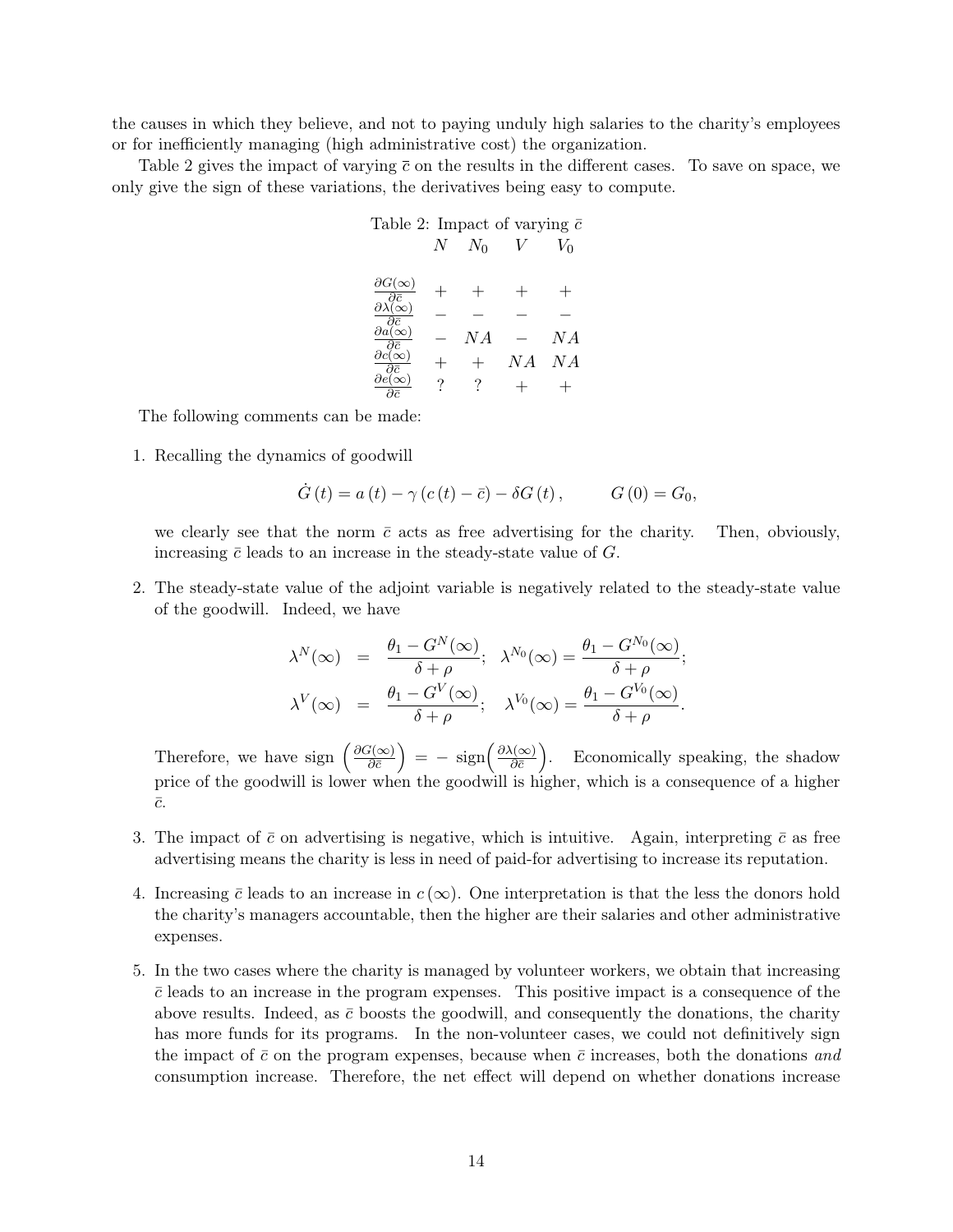more than consumption. Moreover, there is an additional positive effect stemming from the decrease in advertising. Formally, we have

$$
\frac{\partial e^N(\infty)}{\partial \bar{c}} = \frac{1}{\delta + \rho} \left( \frac{\left(1 + (\delta + \rho)^2\right) (\omega_1 + \gamma (\varphi - \bar{c} - 1) + \delta \theta_1)}{\gamma^2 + \delta^2 + \rho \delta + 1} - \gamma \right) \frac{\partial \Phi}{\partial \bar{c}},
$$
  
> 0 \Leftrightarrow \theta\_1 > \frac{\gamma}{\delta} \frac{(\gamma^2 + \delta^2 + \rho \delta + 1)}{(1 + (\delta + \rho)^2)} - \frac{1}{\delta} (\omega\_1 + \gamma (\varphi - \bar{c} - 1)).

Moreover, we have

$$
\frac{\partial e^{N_0}(\infty)}{\partial \bar{c}} = \left( \frac{(\delta + \rho)^2 (\delta \theta_1 + \gamma (\varphi - \bar{c} - 1)) - \gamma (\delta (\delta + \rho) + \gamma^2)}{(\delta (\delta + \rho) + \gamma^2) (\delta + \rho)} \right) \frac{\partial \Lambda(\infty)}{\partial \bar{c}},
$$
  
> 0 \Leftrightarrow \theta\_1 > \frac{\gamma}{\delta} \frac{(\delta(\delta + \rho) + \gamma^2)}{(\delta + \rho)^2} - \frac{\gamma}{\delta} (\varphi - \bar{c} - 1).

We see that in the non-volunteer cases, the impact of  $\bar{c}$  on program expenses is positive when  $\gamma$  is relatively low. The reason is that the lower is  $\gamma$ , the lesser consumption reacts to a change in the goodwill shadow price.

The above results show that when the consumption standard becomes less lax, say after a charity scandal, this can result in a decrease in the long-run value of the program expenses. This is unavoidable for all the charities run by volunteer managers. For the other charities, the decrease in the long-run value of program expenses is due to the fact that it is sometimes too costly to rebuild trust through more advertising.

In the next proposition, we give the conditions under which the steady-state administrative expenses are less than or equal to the norm.

**Proposition 6.1.** If  $\bar{c} \geq \varphi - 1 - \frac{\gamma(\omega_1 + \delta\theta_1)}{\delta(\delta + \rho) + 1}$ , then  $c^N(\infty) \leq \bar{c}$ . If  $\bar{c} \geq \varphi - 1 - \frac{\gamma \theta_1}{\delta + c}$  $\frac{\gamma \theta_1}{\delta + \rho}$ , then  $c^{N_0}(\infty) \leq \bar{c}$ .

Proof. Compute the differences

$$
\bar{c} - c^N(\infty) = \frac{(\delta(\delta + \rho) + 1) (1 + \bar{c} - \varphi) + \gamma (\omega_1 + \delta \theta_1)}{(\delta(\delta + \rho) + 1 + \gamma^2)},
$$
  

$$
\bar{c} - c^{N_0}(\infty) = \frac{\delta(\delta + \rho) (1 + \bar{c} - \varphi) + \gamma \delta \theta_1}{(\delta(\delta + \rho) + \gamma^2)}.
$$

Clearly, we have

$$
\begin{array}{rcl}\n\bar{c} - c^N(\infty) & \geq & 0 \Leftrightarrow \bar{c} \geq \varphi - 1 - \frac{\gamma(\omega_1 + \delta\theta_1)}{\delta(\delta + \rho) + 1}, \\
\bar{c} - c^{N_0}(\infty) & \geq & 0 \Leftrightarrow \bar{c} \geq \varphi - 1 - \frac{\gamma\theta_1}{\delta + \rho}.\n\end{array}
$$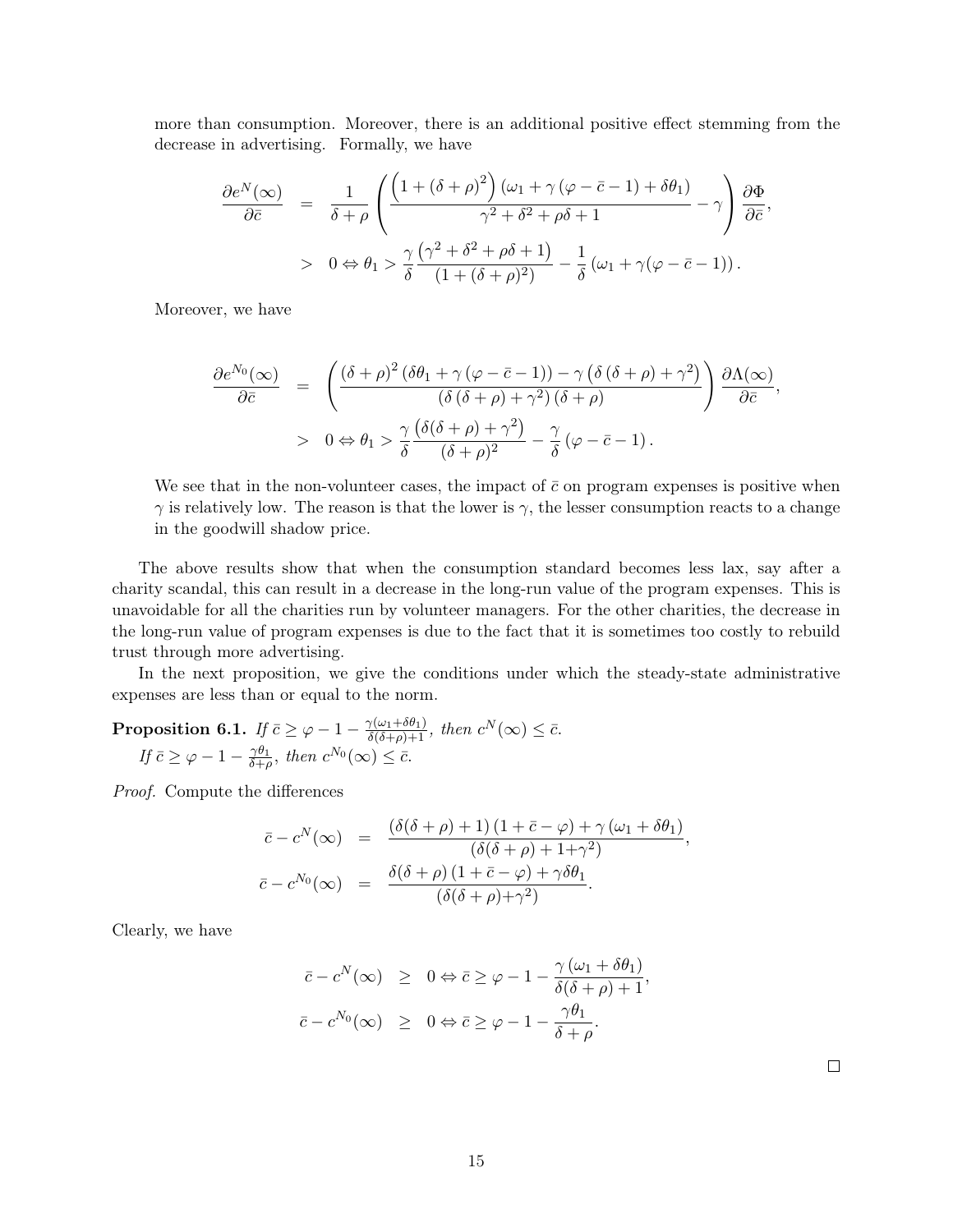Assumption [1](#page-4-4) states that  $\bar{c} < \varphi - 1$ . Consequently, for the two conditions in the statement of the proposition to hold true, the terms  $\frac{\gamma(\omega_1+\delta\theta_1)}{\delta(\delta+\rho)+1}$  and  $\frac{\gamma\theta_1}{\delta+\rho}$  must be sufficiently large. If the impact of deviating from the norm, measured by  $\gamma$ , is low, then the conditions would be very difficult to satisfy. One interpretation of this result is as follows: if the public and watchdog organizations are lenient towards the charity when it comes to scrutinizing its operations, then the managers will tend to be generous in terms of wages and not very thrifty with the other costs involved in running the charity.

## 7 Concluding Remarks

In this paper, we introduced a dynamic model of charity's operations. The dynamic nature of our approach stems from the fact that goodwill (reputation) is the main driver of the donations received by a charity, and that it takes time and investments to build goodwill. To account for donors' preference for well-run charities, the goodwill evolution depends on the charity's relative efficiency with respect to an acceptable norm. Depending on the parameter values, we proved the existence of qualitatively different solutions involving either positive or zero values for advertising and administrative expenses.

Two extensions of our work are worth conducting. First, to account for some inherent uncertainties in the charity's revenues, one can let the donations be given by a stochastic function of the goodwill instead of a deterministic one. Further, it is most likely the case that charitable organizations compete for donations. Starting from the premise that individuals have a fixed budget to allocate to various charities, a second extension would be to generalize our model to a setting where charities compete for the consumer's donation.

## 8 Appendix

The superscripts of  $G, a, c, e$  referring to the different cases will be omitted in the proofs to simplify the notation.

#### 8.1 Proof of Proposition [4.1](#page-7-0)

Proof. We need to solve the following pair of differential equations:

$$
\dot{G}(t) = -\delta G(t) + (1+\gamma^2)\lambda(t) - \omega_1 - \gamma(\varphi - 1 - \bar{c}), \qquad (31)
$$

$$
\dot{\lambda}(t) = G(t) + (\delta + \rho)\lambda(t) - \theta_1.
$$
\n(32)

This system can be written as a second-order linear-differential equation given by

$$
\ddot{\lambda}(t) - \rho \dot{\lambda}(t) - [\delta(\delta + \rho)) + (1 + \gamma^2)]\lambda(t) = -\omega_1 - \gamma(\varphi - 1 - \bar{c}) - \delta\theta_1.
$$

Since  $\Omega = \rho^2 + 4[\delta(\delta + \rho) + (1 + \gamma^2)] > 0$ , the general solution of the differential equation is

$$
\lambda(t) = v_1 e^{\frac{\rho + \sqrt{\Omega}}{2}t} + v_2 e^{\frac{\rho - \sqrt{\Omega}}{2}t} + \frac{\omega_1 + \gamma(\varphi - 1 - \bar{c}) + \delta\theta_1}{[\delta(\delta + \rho) + (1 + \gamma^2)]}.
$$

Using

$$
\dot{\lambda}(t) = v_1 \left(\frac{\rho + \sqrt{\Omega}}{2}\right) e^{\frac{\rho + \sqrt{\Omega}}{2}t} + v_2 \left(\frac{\rho - \sqrt{\Omega}}{2}\right) e^{\frac{\rho - \sqrt{\Omega}}{2}t},
$$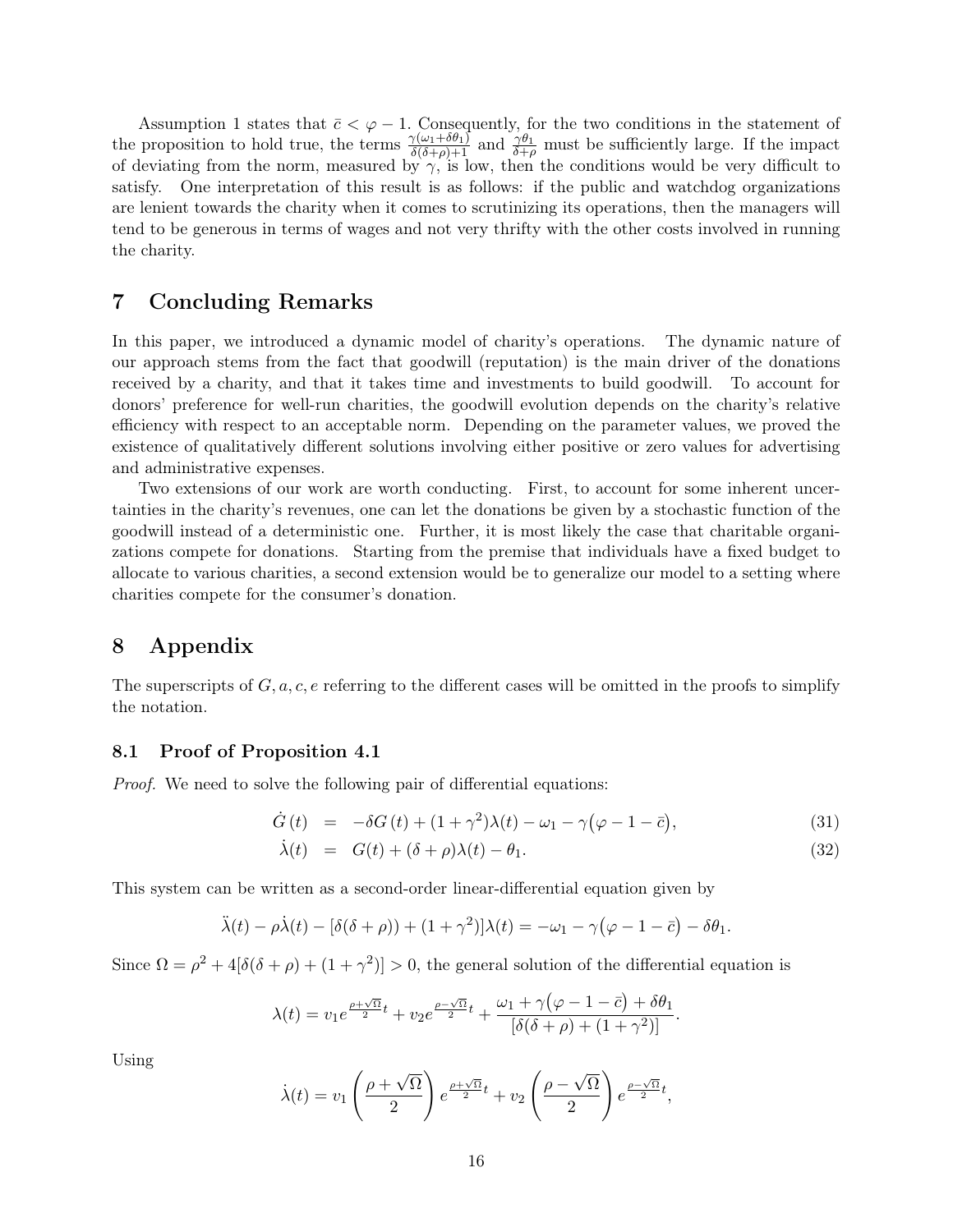we can compute  $G$ 

$$
G(t) = v_1 \left( -\delta + \frac{-\rho + \sqrt{\Omega}}{2} \right) e^{\frac{\rho + \sqrt{\Omega}}{2}t} + v_2 \left( -\delta + \frac{-\rho - \sqrt{\Omega}}{2} \right) e^{\frac{\rho - \sqrt{\Omega}}{2}t} + \frac{\theta_1 (1+\gamma^2) - (\delta + \rho) (\omega_1 + \gamma (\varphi - 1 - \bar{c}))}{\delta(\delta + \rho) + 1 + \gamma^2}.
$$

Set

$$
\Phi = \frac{\theta_1 (1+\gamma^2) - (\delta + \rho) (\omega_1 + \gamma (\varphi - 1 - \bar{c}))}{\delta(\delta + \rho) + 1 + \gamma^2}.
$$

Using the initial condition and looking for bounded solutions, we get  $v_1 = 0$  and

<span id="page-16-1"></span><span id="page-16-0"></span>
$$
v_2 = \frac{-2(G_0 - \Phi)}{(2\delta + \rho + \sqrt{\Omega})}.
$$

Consequently,

$$
G(t) = G_0 e^{\frac{\rho - \sqrt{\Omega}}{2}t} + \Phi \left( 1 - e^{\frac{\rho - \sqrt{\Omega}}{2}t} \right).
$$

Notice that

$$
\lambda(t) = -\frac{2(G_0 - \Phi)}{(2\delta + \rho + \sqrt{\Omega})} e^{\frac{\rho - \sqrt{\Omega}}{2}t} + \frac{\theta_1 - \Phi}{\delta + \rho}.
$$

$$
\lim_{t \to +\infty} G(t) = \Phi = -(\delta + \rho) \lim_{t \to +\infty} \lambda(t) + \theta_1.
$$

#### Conditions for an interior solution

We have  $G(t) > 0$ ,  $a(t) > 0$ ,  $c(t) > 0$ ,  $e(t) > 0$  under the following conditions:

$$
\omega_1 < \min\left\{\frac{2\left(\Phi - G_0\right)}{2\delta + \rho + \sqrt{\Omega}} + \frac{\theta_1 - \Phi}{\delta + \rho}, \frac{\theta_1 - \Phi}{\delta + \rho}, \frac{\theta_1\left(1 + \gamma^2\right)}{\delta + \rho} - \gamma\left(\varphi - 1 - \bar{c}\right)\right\},\tag{33}
$$

$$
\frac{\varphi - 1}{\gamma} > \max \left\{ \frac{2 (\Phi - G_0)}{2\delta + \rho + \sqrt{\Omega}} + \frac{\theta_1 - \Phi}{\delta + \rho}, \frac{\theta_1 - \Phi}{\delta + \rho} \right\},
$$
\n(34)

$$
\theta_1 \min\{G_0, \Phi\} - \frac{\min\{G_0, \Phi\}^2}{2} > \omega_1 \max\{a(\infty), a(0)\} + \frac{1}{2} (\max\{a(\infty), a(0)\})^2 + \max\{c(\infty), c(0)\}.
$$
\n(35)

The first two conditions can be rewritten as

$$
\omega_1 < \min\{\lambda(\infty), \lambda(0), \frac{\theta_1(1+\gamma^2)}{\delta+\rho} - \gamma(\varphi - 1 - \bar{c})\},
$$
\n
$$
\frac{\varphi - 1}{\gamma} > \max\{\lambda(\infty), \lambda(0)\}.
$$

To show that  $G(t) > 0$ , notice that

$$
\Phi > 0 \Leftrightarrow \theta_1 (1 + \gamma^2) - (\delta + \rho) (\omega_1 + \gamma (\varphi - 1 - \bar{c})) > 0,
$$
  

$$
\Leftrightarrow \omega_1 < \frac{\theta_1 (1 + \gamma^2)}{\delta + \rho} - \gamma (\varphi - 1 - \bar{c}),
$$

which is given by [\(33\)](#page-16-0). And this implies  $G(t) > 0$ .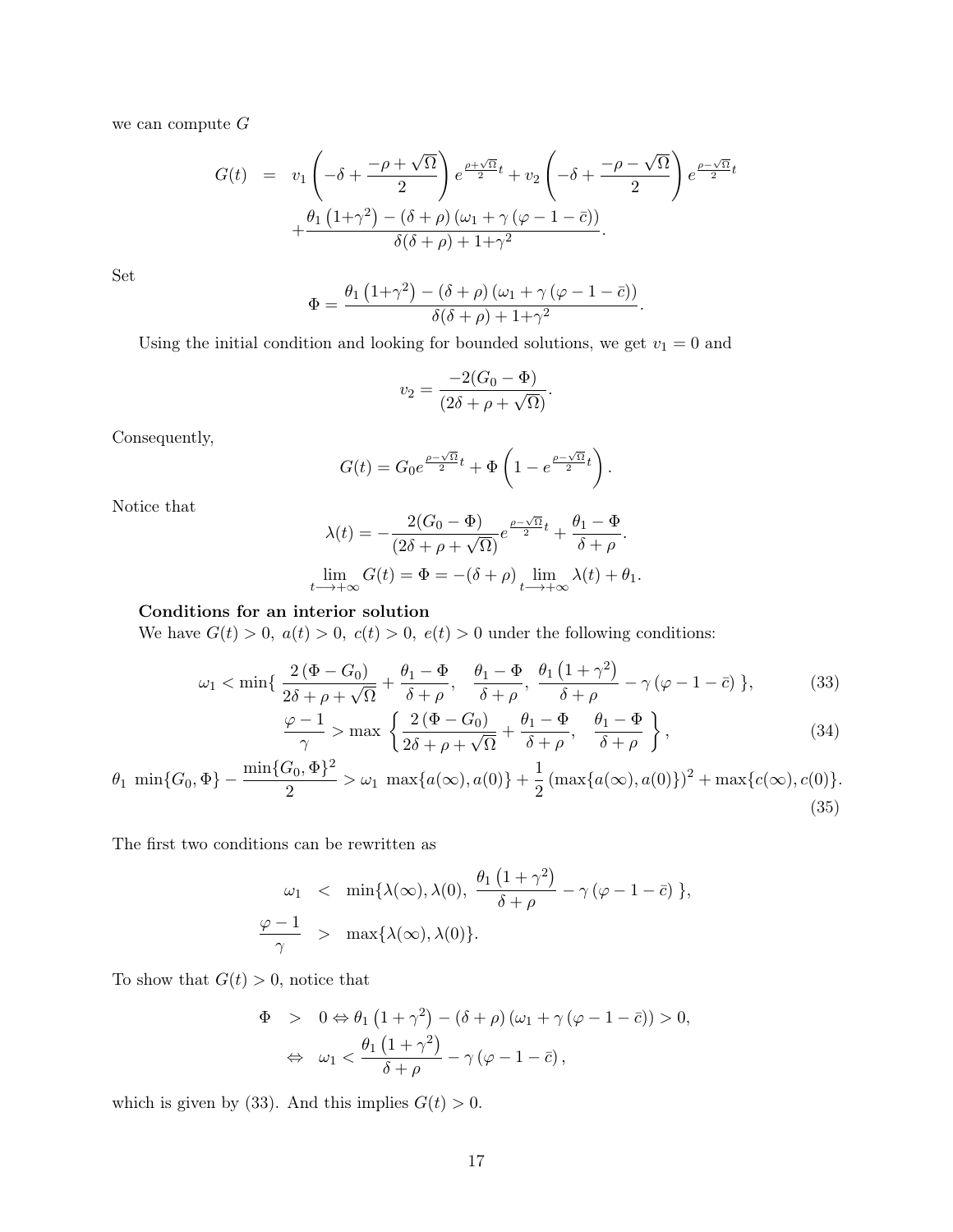We indicated in the text that the condition

$$
\frac{\varphi - 1}{\gamma} > \lambda(t) > \omega_1 \tag{36}
$$

is equivalent to  $a(t) > 0$ ,  $c(t) > 0$ .

Note that conditions [\(33\)](#page-16-0) and [\(34\)](#page-16-1) imply the above condition using the monotonicity of  $\lambda$ .

Indeed, when  $G_0 < \Phi$ ,  $\lambda$  is decreasing. Condition [\(33\)](#page-16-0) implies  $\omega_1 < \frac{\theta_1 - \Phi}{\delta + \rho} = \lambda(\infty) < \lambda(t)$  so  $a(t) > 0.$ 

Condition [\(34\)](#page-16-1) implies  $\frac{\varphi - 1}{\gamma} > \frac{2(\Phi - G_0)}{2\delta + \rho + \sqrt{\varsigma}}$  $\frac{2(\Phi-G_0)}{2\delta+\rho+\sqrt{\Omega}}+\frac{\theta_1-\Phi}{\delta+\rho}=\lambda(0)>\lambda(t)$  so  $c(t)>0$ . Finally to show that  $e(t) > 0$  for all t, i.e.,

$$
\theta_1 G(t) - \frac{G(t)^2}{2} > \omega_1 a(t) + \frac{1}{2} (a(t))^2 + c(t),
$$

it suffices to have

$$
\inf_{t} \left\{ \theta_1 G(t) - \frac{G(t)^2}{2} \right\} > \sup_{t} \left\{ \omega_1 a(t) + \frac{1}{2} (a(t))^2 + c(t) \right\}.
$$

Under the assumptions that  $\varphi - 1 > \bar{c}$ , we have  $\lim_{t \to +\infty} \lambda(t) > 0$ . Since  $G_0 < \Phi$ ,  $G(t)$  is increasing over time. Moreover,  $G(t)$  goes to  $\Phi = \theta_1 - (\delta + \rho) \lim_{t \to +\infty} \lambda(t) < \theta_1$ . But then, it is clear that  $\theta_1 G(t) - \frac{G(t)^2}{2}$  $\frac{1}{2}$  is minimized when  $G(t) = G(0)$ .

In addition, since  $a(t)$  is decreasing and  $c(t)$  is increasing, the result follows.

When  $G_0 > \Phi$ , the above results are obtained in an analogous way.

Finally, since H is concave with respect to  $(G, a, c, e)$  and  $\lim_{t \to +\infty} e^{-\rho t} \lambda(t) G(t) = 0$ , we have that the solution of the first-order conditions,  $(G(t), a(t), c(t), e(t))$  is the solution of the problem.  $\overline{\phantom{a}}$ 

#### 8.2 Proof of Proposition [4.4](#page-10-0)

*Proof.* We shall show that under the following conditions,  $(G(t), a(t), c(t), e(t))$ , as defined in Proposition [4.4,](#page-10-0) is an optimal solution:

<span id="page-17-1"></span>
$$
\varphi - 1 < \frac{\theta_1 \gamma}{\delta + \rho} + \bar{c},\tag{37}
$$

<span id="page-17-0"></span>
$$
\min\left\{\omega_1, \frac{\varphi - 1}{\gamma}\right\} > \max\left\{\frac{\delta\theta_1 + \gamma\left(\varphi - 1 - \bar{c}\right)}{\delta(\delta + \rho) + \gamma^2}, \frac{2\left(-G_0 + \Lambda\right)}{\left(2\delta + \rho + \sqrt{\Theta}\right)} + \frac{\delta\theta_1 + \gamma\left(\varphi - 1 - \bar{c}\right)}{\delta(\delta + \rho) + \gamma^2}\right\},\tag{38}
$$

<span id="page-17-2"></span>
$$
\theta_1 \min\{ G(0), G(\infty) \} - \frac{1}{2} (\min \{ G(0), G(\infty) \})^2 > \varphi - 1. \tag{39}
$$

Notice that [\(38\)](#page-17-0) can be written as

$$
\min\left\{\omega_1, \frac{\varphi - 1}{\gamma}\right\} > \max\left\{\lambda(\infty), \lambda(0)\right\}.
$$
\n(40)

We shall first show that  $(G(t), a(t), c(t), e(t))$ , as defined in the proposition, is admissible and satisfies the first-order conditions. Sufficient conditions of optimality will then guarantee that it is optimal.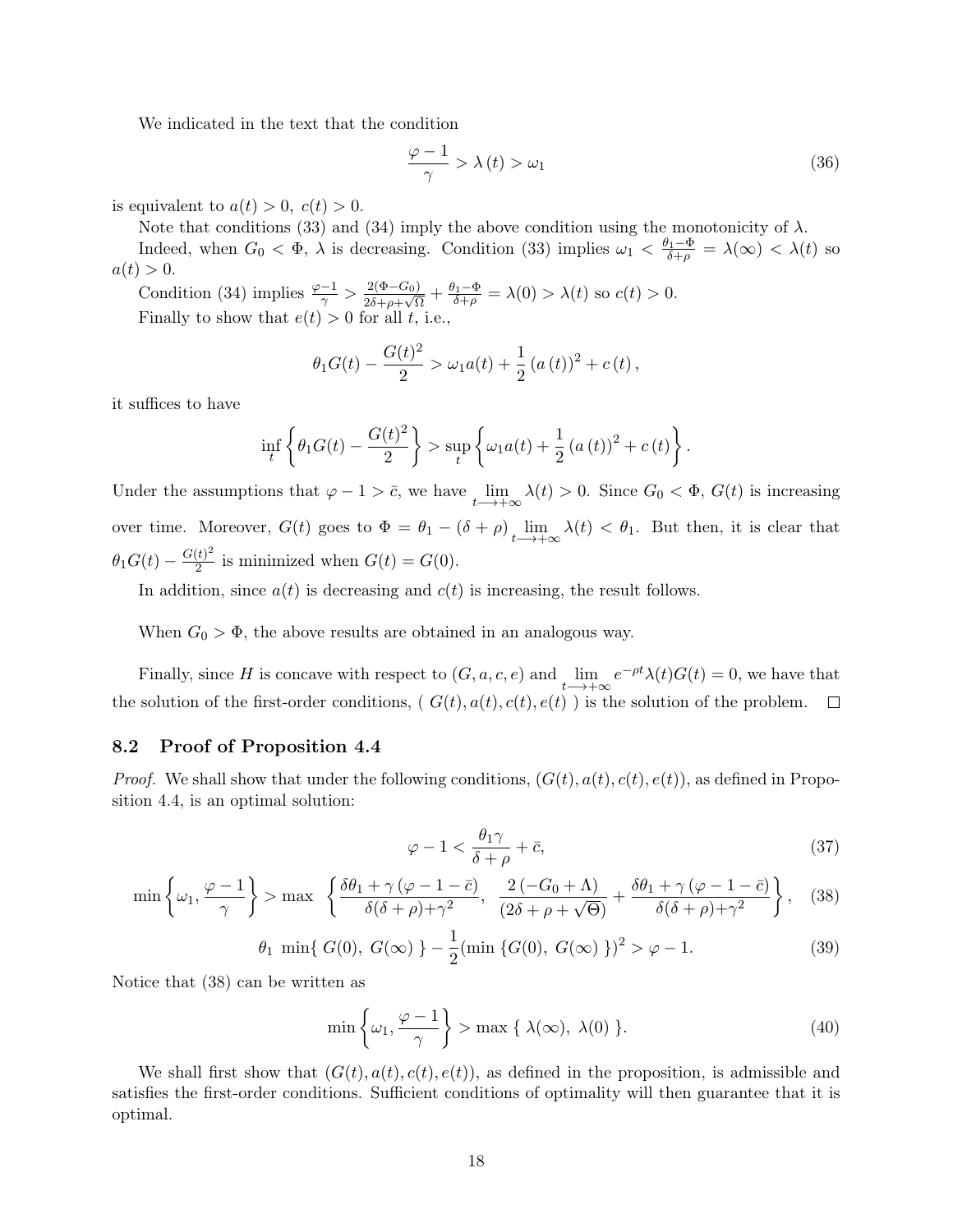When

$$
a(t) = 0,
$$
  
\n
$$
G(t) = (G_0 - \Lambda) e^{\frac{\rho - \sqrt{\Theta}}{2}t} + \Lambda,
$$
  
\n
$$
c(t) = \varphi - 1 - \gamma \left( -\frac{2(G_0 - \Lambda)}{2\delta + \rho + \sqrt{\Theta}} e^{\frac{\rho - \sqrt{\Theta}}{2}t} + \frac{\theta_1 - \Lambda}{\delta + \rho}, \right),
$$
  
\n
$$
e(t) = \theta_1 G(t) - \frac{1}{2} (G(t))^2 - c(t),
$$

for all  $t$ , the state equation is satisfied. Indeed,

$$
\dot{G}(t) = \frac{\rho - \sqrt{\Theta}}{2} (G_0 - \Lambda) e^{\frac{\rho - \sqrt{\Theta}}{2}t},\tag{41}
$$

$$
= \left(-\delta - \frac{2\gamma^2}{2\delta + \rho + \sqrt{\Theta}}\right) \left(G_0 - \Lambda\right) e^{\frac{\rho - \sqrt{\Theta}}{2}t} + \frac{\left(\theta_1\gamma - \left(\delta + \rho\right)\left(\varphi - 1 - \bar{c}\right)\right)\gamma}{\left(\delta + \rho\right)} \tag{42}
$$

$$
- \frac{\Lambda(\delta(\delta+\rho)+\gamma^2)}{(\delta+\rho)}, \tag{43}
$$

since 
$$
\left(-\delta - \frac{2\gamma^2}{2\delta + \rho + \sqrt{\Theta}}\right) = \frac{\rho - \sqrt{\Theta}}{2}
$$
 and  $\Lambda = \frac{(\theta_1 \gamma - (\delta + \rho)(\varphi - 1 - \overline{c}))\gamma}{\delta(\delta + \rho) + \gamma^2}$ . So

$$
\dot{G}(t) = -\delta (G_0 - \Lambda) e^{\frac{\rho - \sqrt{\Theta}}{2}t} - \frac{2\gamma^2}{2\delta + \rho + \sqrt{\Theta}} (G_0 - \Lambda) e^{\frac{\rho - \sqrt{\Theta}}{2}t} + \frac{(\theta_1 - \Lambda)\gamma^2}{\delta + \rho}, \tag{44}
$$

$$
-\gamma(\varphi-1)+\gamma\bar{c}-\delta\Lambda,\tag{45}
$$

$$
= -\delta G(t) - \gamma \left(\varphi - 1 - \gamma \right) \left(-\frac{2\left(G_0 - \Lambda\right)}{2\delta + \rho + \sqrt{\Theta}} e^{\frac{\rho - \sqrt{\Theta}}{2}t} + \frac{\theta_1 - \Lambda}{\delta + \rho}\right) - \overline{c}\right),\tag{46}
$$

which is exactly

$$
\dot{G}(t) = -\gamma (c(t) - \bar{c}) - \delta G(t).
$$

We also have  $G(0) = G_0$ .

Set

$$
\lambda(t) = -\frac{2(G_0 - \Lambda)}{2\delta + \rho + \sqrt{\Theta}} e^{\frac{\rho - \sqrt{\Theta}}{2}t} + \frac{\theta_1 - \Lambda}{\delta + \rho},
$$

and

$$
x(t) = y(t) = 0,\t\t(47)
$$

$$
\psi(t) = 1,\tag{48}
$$

$$
s(t) = \omega_1 - \lambda(t). \tag{49}
$$

Consequently, we have

$$
c(t) = \varphi - 1 - \gamma \lambda(t), \qquad (50)
$$

$$
0 = a(t) = -\omega_1 + \lambda(t) + s(t), \tag{51}
$$

$$
\dot{\lambda}(t) = G(t) + (\delta + \rho)\lambda(t) - \theta_1.
$$
\n(52)

To show that  $G(t) > 0$ , we need to have  $\Lambda > 0$ , which is equivalent to condition [\(37\)](#page-17-1).

We must verify that  $c(t) > 0$  and the condition  $s(t) \geq 0$ , which are respectively equivalent to  $\frac{(\varphi-1)}{\gamma} > \lambda(t)$  and  $\omega_1 \geq \lambda(t)$ . Hypothesis [\(38\)](#page-17-0) will guarantee these conditions.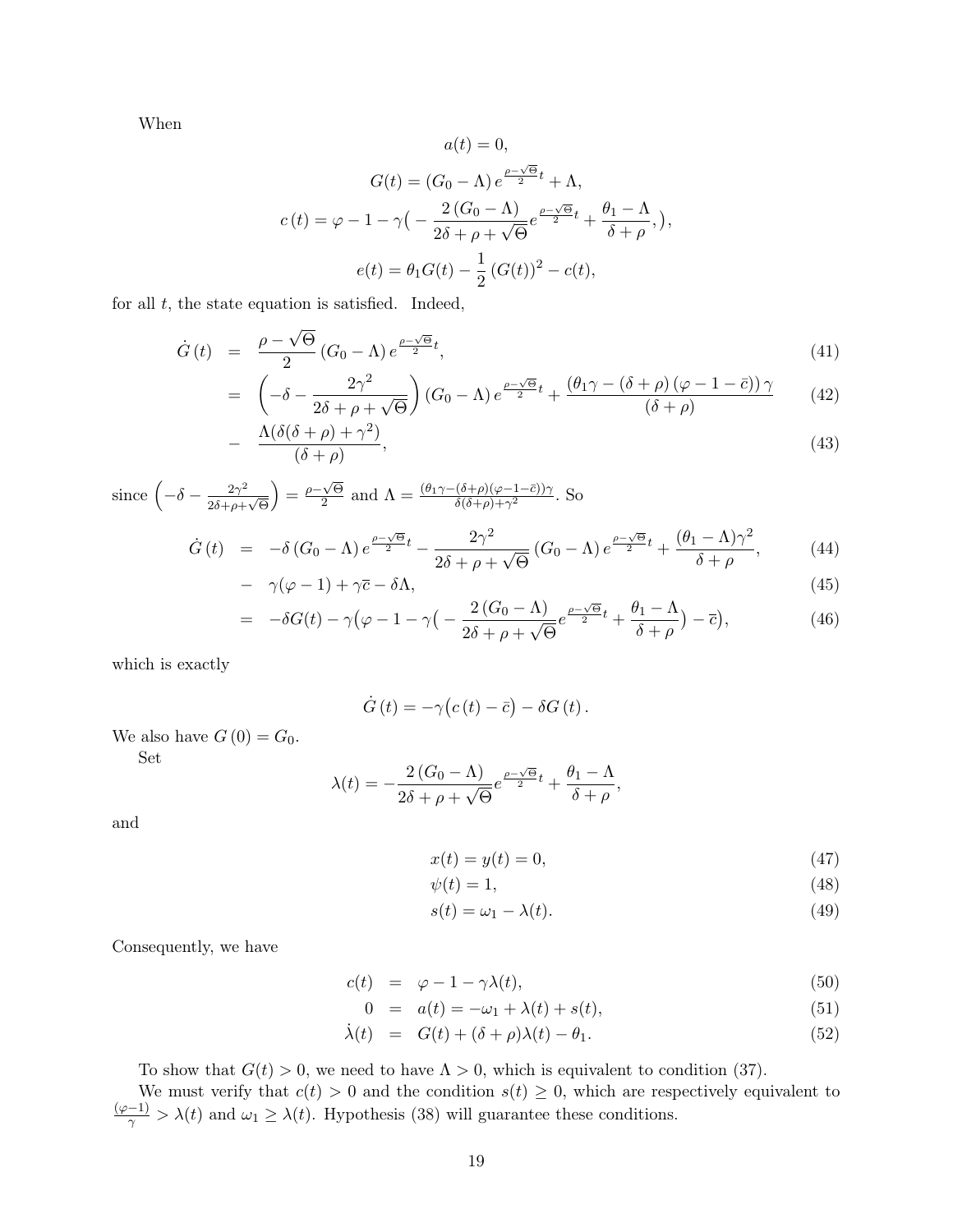Indeed, when  $G_0 > \Lambda$ ,  $\lambda(t)$  is increasing. So  $\lambda(t) \le \lim_{t \to +\infty} \lambda(t)$ . Under the hypothesis [\(38\)](#page-17-0) we have

$$
\omega_1 > \frac{\delta \theta_1 + \gamma (\varphi - 1 - \bar{c})}{\delta(\delta + \rho) + \gamma^2} = \lim_{t \to +\infty} \lambda(t) \ge \lambda(t),
$$

and so,  $s(t) > 0$ . We also have

$$
\frac{(\varphi - 1)}{\gamma} > \frac{\delta \theta_1 + \gamma (\varphi - 1 - \bar{c})}{\delta(\delta + \rho) + \gamma^2} = \lim_{t \to +\infty} \lambda(t) \ge \lambda(t),
$$

so,  $c(t) > 0$ .

Now, we can show, as in the proof of Proposition 1, that under condition [\(39\)](#page-17-2), we have  $e(t) > 0$ for all  $t$ .

Similar reasoning can be used when  $G_0 < \Lambda$ .

Finally, since H is concave with respect to  $(G, a, c, e)$  and  $\lim_{t \to +\infty} e^{-\rho t} \lambda(t) G(t) = 0$ , we have that  $(G(t), a(t), c(t), e(t))$  is an optimal solution of the problem.  $\Box$ 

#### 8.3 Proof of Proposition [5.1](#page-11-0)

*Proof.* We shall show that under the following conditions,  $(G(t), a(t), c(t), e(t))$ , as defined in Proposition [5.1,](#page-11-0) is an optimal solution:

<span id="page-19-1"></span>
$$
\omega_1 < \gamma \bar{c} + \frac{\theta_1}{(\delta + \rho)},\tag{53}
$$

<span id="page-19-0"></span>
$$
\min\left\{-\frac{2(G_0-\Gamma)}{2\delta+\rho+\sqrt{\Delta}}+\frac{\theta_1-\Gamma}{\delta+\rho},\ \frac{\theta_1-\Gamma}{\delta+\rho}\right\} > \max\left\{\omega_1,\frac{\varphi-1}{\gamma}\right\},\tag{54}
$$

<span id="page-19-2"></span>
$$
\theta_1 \min \{ \Gamma, G_0 \} - \frac{1}{2} (\min \{ \Gamma, G_0 \})^2 > \omega_1 \max \{ a(0), a(\infty) \} + \frac{1}{2} (\max \{ a(0), a(\infty) \})^2. \tag{55}
$$

Notice that condition [\(54\)](#page-19-0) can be written as

$$
\min \left\{ \lambda(0), \ \lambda(\infty) \ \right\} > \max \left\{ \omega_1, \frac{\varphi - 1}{\gamma} \right\}.
$$

We shall first show that  $(G(t), a(t), c(t), e(t))$ , as defined in the proposition, is admissible and satisfies the first-order conditions. Sufficient conditions of optimality will then guarantee that it is optimal.

When

$$
a(t) = -\omega_1 - \left(\frac{2(G_0 - \Gamma)}{2\delta + \rho + \sqrt{\Delta}}e^{\frac{\rho - \sqrt{\Delta}}{2}t} - \frac{\theta_1 - \Gamma}{\delta + \rho}\right),\,
$$

 $c(t) = 0$ ,  $e(t)$  given by [\(29\)](#page-11-1) and

$$
G(t) = e^{\frac{\rho - \sqrt{\Delta}}{2}t} G_0 + \left(1 - e^{\frac{\rho - \sqrt{\Delta}}{2}t}\right) G\left(\infty\right),
$$

for all  $t$ , the state equation is satisfied. Indeed,

$$
\dot{G}(t) = \frac{\rho - \sqrt{\Delta}}{2} e^{\frac{\rho - \sqrt{\Delta}}{2}t} G_0 - \frac{\rho - \sqrt{\Delta}}{2} e^{\frac{\rho - \sqrt{\Delta}}{2}t} G(\infty), \tag{56}
$$

$$
= \frac{\rho - \sqrt{\Delta}}{2} e^{\frac{\rho - \sqrt{\Delta}}{2}t} (G_0 - \Gamma) - \omega_1 + \frac{\theta_1 - \Gamma}{\delta + \rho} - \delta \Gamma + \gamma \overline{c}, \tag{57}
$$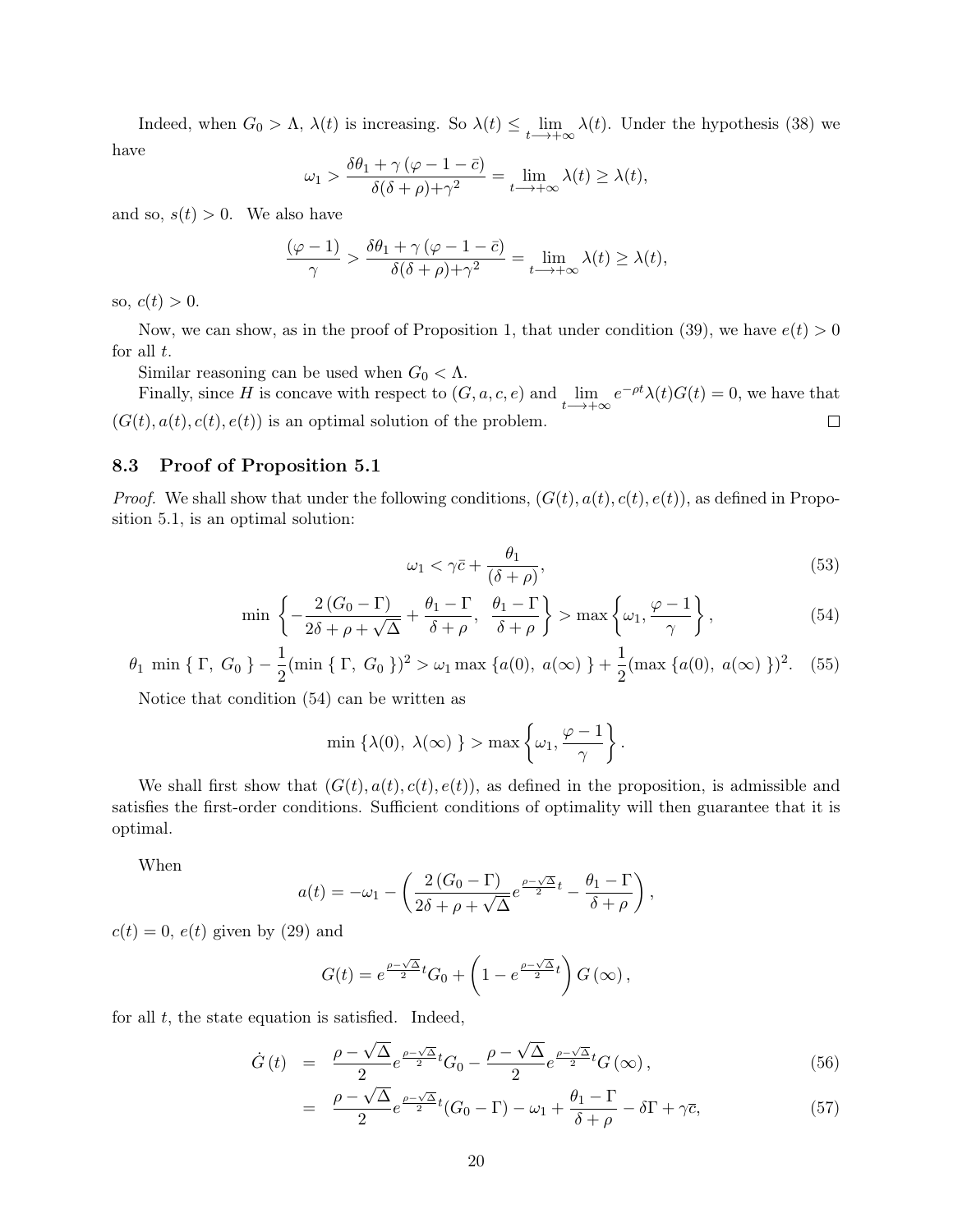since  $G(\infty) = \Gamma$  and  $-\omega_1 + \frac{\theta_1 - \Gamma}{\delta + \rho} - \delta \Gamma + \gamma \bar{c} = 0$  from the definition of  $\Gamma$ . Consequently,

$$
\dot{G}(t) = e^{\frac{\rho - \sqrt{\Delta}}{2}t}(G_0 - \Gamma)[-\delta - \frac{2}{2\delta + \rho + \sqrt{\Delta}}] - \omega_1 + \frac{\theta_1 - \Gamma}{\delta + \rho} - \delta\Gamma + \gamma\bar{c},
$$

since  $\left(-\delta - \frac{2}{25} \right)$  $\frac{2}{2\delta + \rho + \sqrt{\Delta}}$  $= \frac{\rho - \sqrt{\Delta}}{2}$  $\frac{\sqrt{2}}{2}$ . So

$$
\dot{G}(t) = -\omega_1 + \frac{\theta_1 - \Gamma}{\delta + \rho} - \frac{2}{2\delta + \rho + \sqrt{\Delta}} e^{\frac{\rho - \sqrt{\Delta}}{2}t} (G_0 - \Gamma) + e^{\frac{\rho - \sqrt{\Delta}}{2}t} (G_0 - \Gamma)(-\delta) - \delta \Gamma + \gamma \bar{c},
$$

which is exactly

$$
\dot{G}(t) = a(t) - \delta G(t) + \gamma \bar{c},
$$

and the initial condition  $G(0) = G_0$  is also satisfied.

Set

$$
\lambda(t) = -\frac{2(G_0 - \Gamma)}{2\delta + \rho + \sqrt{\Delta}} e^{\frac{\rho - \sqrt{\Delta}}{2}t} + \frac{\theta_1 - \Gamma}{\delta + \rho},\tag{58}
$$

and

$$
s(t) = y(t) = 0,\t\t(59)
$$

$$
\psi(t) = 1,\tag{60}
$$

$$
x(t) = \gamma \lambda(t) - (\varphi - 1). \tag{61}
$$

Then, we have

$$
a(t) = -\omega_1 + \lambda(t) = -\omega_1 + \lambda(t) + s(t), \qquad (62)
$$

$$
c(t) = 0 = (\varphi - 1) - \gamma \lambda(t) + x(t), \tag{63}
$$

$$
\dot{\lambda}(t) = G(t) + (\delta + \rho)\lambda(t) - \theta_1. \tag{64}
$$

To show that  $G(t) > 0$ , we need to have  $\Gamma > 0$ , which is equivalent to condition [\(53\)](#page-19-1). It remains to check that  $a(t) > 0$ ,  $e(t) > 0$  and  $x(t) \geq 0$ .

When  $G_0 > \Gamma$ ,  $\lambda(t)$  is increasing. So,  $\lambda(0) \leq \lambda(t)$ . Under hypothesis [\(54\)](#page-19-0), we have

$$
\omega_1 < -\frac{2(G_0 - \Gamma)}{2\delta + \rho + \sqrt{\Delta}} + \frac{\theta_1 - \Gamma}{\delta + \rho} = \lambda(0) \le \lambda(t),
$$

and  $\omega_1 < \lambda(t)$  is equivalent to  $a(t) > 0$ . We also have

$$
\frac{(\varphi - 1)}{\gamma} < -\frac{2(G_0 - \Gamma)}{2\delta + \rho + \sqrt{\Delta}} + \frac{\theta_1 - \Gamma}{\delta + \rho} = \lambda(0) \le \lambda(t),
$$

and  $\frac{(\varphi-1)}{\gamma}<\lambda(t)$  is equivalent to  $x(t)>0$ .

Moreover, since  $G(t)$  decreases, and  $a(t)$  increases, a sufficient condition for  $e(t) > 0$  for all t is therefore

$$
\inf_{t} \left\{ \theta_1 G(t) - \frac{1}{2} G(t)^2 \right\} > \sup_{t} \left\{ \omega_1 a(t) + \frac{1}{2} a(t)^2 \right\},\,
$$

which is obtained due to condition [\(55\)](#page-19-2).

When  $G_0 > \Gamma$  a similar proof applies.

Finally, since H is concave with respect to  $(G, a, c, e)$  and  $\lim_{t \to +\infty} e^{-\rho t} \lambda(t) G(t) = 0$ , we have that  $(G(t), a(t), c(t), e(t))$  is an optimal solution of the problem.  $\Box$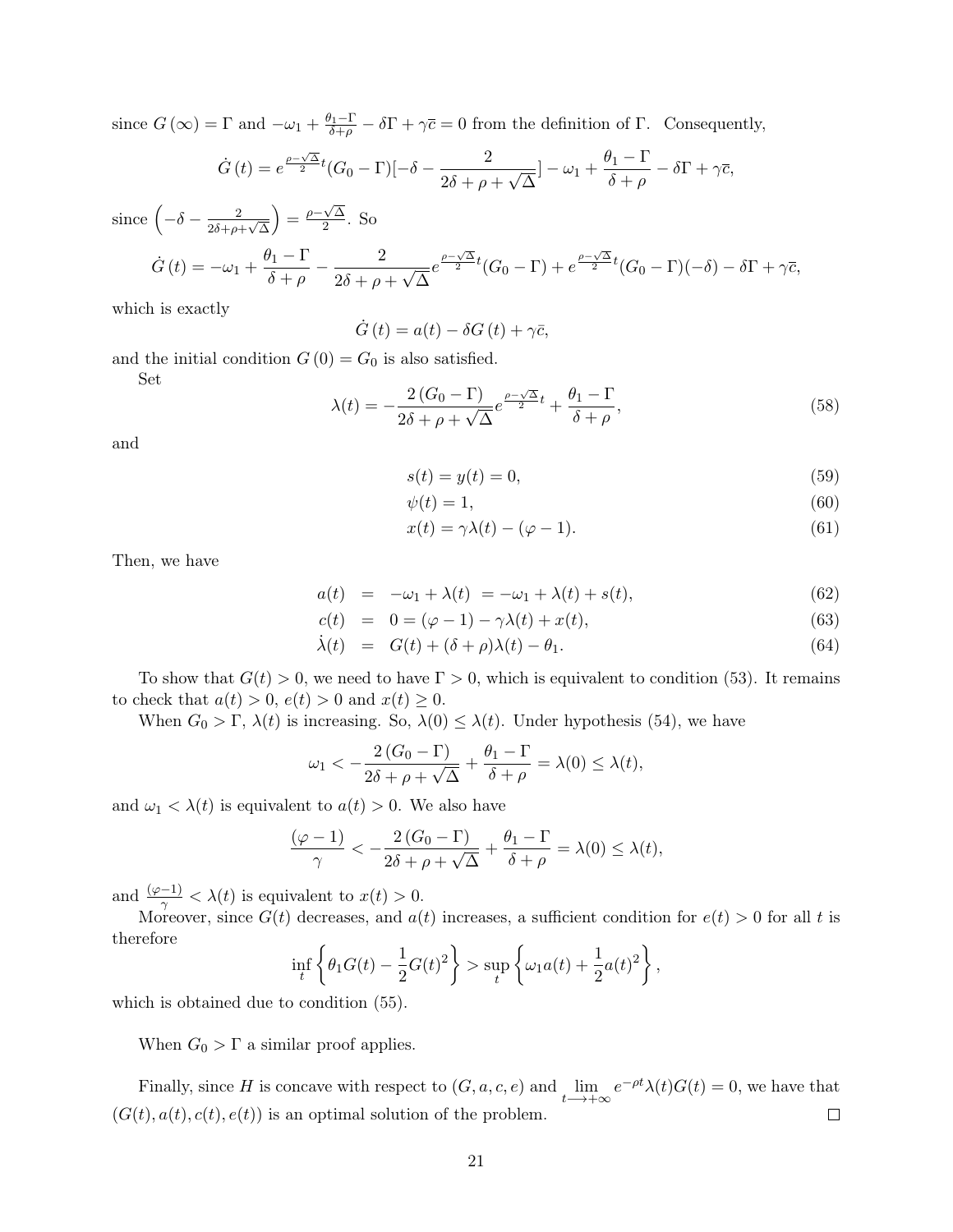#### 8.4 Proof of Proposition [5.2](#page-12-0)

*Proof.* We shall show that  $(G(t), a(t), c(t), e(t)) = (G_0 - \frac{\gamma \bar{c}}{\delta})$  $\frac{\gamma \bar{c}}{\delta}$ ) $e^{-\delta t} + \frac{\gamma \bar{c}}{\delta}$  $\frac{\partial \bar{c}}{\partial \delta}, \, 0, \, 0, \, \theta_1 G(t) - \frac{G(t)^2}{2}$  $\frac{(t)^{-}}{2}$ ) is optimal under the following condition:

<span id="page-21-0"></span>
$$
\min\left\{\omega_1,\,\omega_1+\frac{G_0-\frac{\gamma\bar{c}}{\delta}}{(2\delta+\rho)}\right\} \ge \frac{(\theta_1-\frac{\gamma\bar{c}}{\delta})}{(\delta+\rho)} \ge \max\left\{\frac{\varphi-1}{\gamma}+\frac{G_0-\frac{\gamma\bar{c}}{\delta}}{(2\delta+\rho)},\,\frac{\varphi-1}{\gamma}\right\}.\tag{65}
$$

For this, we shall first show that it is admissible and that it satisfies the first-order conditions. Sufficient conditions of optimality will then guarantee that it is optimal.

It is clear that  $G(t) \geq 0$ . Now since  $G(t) = (G_0 - \frac{\gamma \bar{c}}{\delta})$  $\frac{\gamma \bar{c}}{\delta}$ ) $e^{-\delta t} + \frac{\gamma \bar{c}}{\delta}$  $\frac{\gamma c}{\delta}$ , we have

$$
\dot{G}(t) = -\delta(G_0 - \frac{\gamma \bar{c}}{\delta})e^{-\delta t}, \qquad (66)
$$

$$
= -\delta G(t) + \gamma \bar{c}.
$$
 (67)

So  $(G(t), a(t), c(t), e(t))$ , where  $G(t) = (G_0 - \frac{\gamma \bar{c}}{\delta})$  $\frac{\gamma \bar{c}}{\delta}$ ) $e^{-\delta t} + \frac{\gamma \bar{c}}{\delta}$  $\delta^{\prime c}_{\delta}$ ,  $a(t) = 0, c(t) = 0$  for all t, satisfies the state equation and  $G(t)$  satisfies the initial condition  $G(0) = G_0$ .

Set  $y(t) = 0$ ,  $\psi(t) = 1$  and  $\lambda(t) = -\frac{G_0 - \frac{\gamma \bar{c}}{\delta}}{(2\delta + \rho)} e^{-\delta t} + \frac{(\theta_1 - \frac{\gamma \bar{c}}{\delta})}{(\delta + \rho)}$  $\frac{\sqrt{1-\frac{1}{\delta}}}{(\delta+\rho)}$ . Therefore,  $\lambda(t)$  satisfies the adjoint equation

$$
\dot{\lambda}(t) = G(t) + (\delta + \rho)\lambda(t) - \theta_1.
$$

Indeed

$$
\dot{\lambda}(t) = \delta \frac{G_0 - \frac{\gamma \bar{c}}{\delta}}{(2\delta + \rho)} e^{-\delta t} = -\delta \lambda(t) + \delta \frac{(\theta_1 - \frac{\gamma \bar{c}}{\delta})}{(\delta + \rho)},
$$
\n
$$
= -\delta \lambda(t) + \delta \frac{(\theta_1 - \frac{\gamma \bar{c}}{\delta})}{(\delta + \rho)} + (2\delta + \rho)\lambda(t) - (2\delta + \rho)\lambda(t),
$$
\n
$$
= (\delta + \rho)\lambda(t) + \delta \frac{(\theta_1 - \frac{\gamma \bar{c}}{\delta})}{(\delta + \rho)} - (2\delta + \rho) \left( -\frac{G_0 - \frac{\gamma \bar{c}}{\delta}}{(2\delta + \rho)} e^{-\delta t} + \frac{(\theta_1 - \frac{\gamma \bar{c}}{\delta})}{(\delta + \rho)} \right),
$$
\n
$$
= (\delta + \rho)\lambda(t) - \theta_1 + (G_0 - \frac{\gamma \bar{c}}{\delta}) e^{-\delta t} + \frac{\gamma \bar{c}}{\delta}.
$$

Set  $s(t) = \omega_1 - \lambda(t)$  and  $x(t) = -(\varphi - 1) + \gamma \lambda(t)$ . Then, we have

$$
-\omega_1 + \lambda(t) + s(t) = 0,\t(68)
$$

$$
(\varphi - 1) - \gamma \lambda(t) + x(t) = 0,\tag{69}
$$

with  $s(t) \geq 0$  and  $x(t) \geq 0$  as shown below.

Indeed, when  $G_0 > \frac{\gamma \bar{c}}{\delta}$  $\sum_{t=0}^{\infty} \lambda(t)$  is increasing. So  $\lambda(0) \leq \lambda(t) \leq \lim_{t \to +\infty} \lambda(t)$ . Under condition [\(65\)](#page-21-0), we have

$$
\omega_1 \ge \frac{(\theta_1 - \frac{\gamma \bar{c}}{\delta})}{(\delta + \rho)} = \lim_{t \to +\infty} \lambda(t) \ge \lambda(t),
$$

and  $\omega_1 \geq \lambda(t)$  is equivalent to  $s(t) \geq 0$ .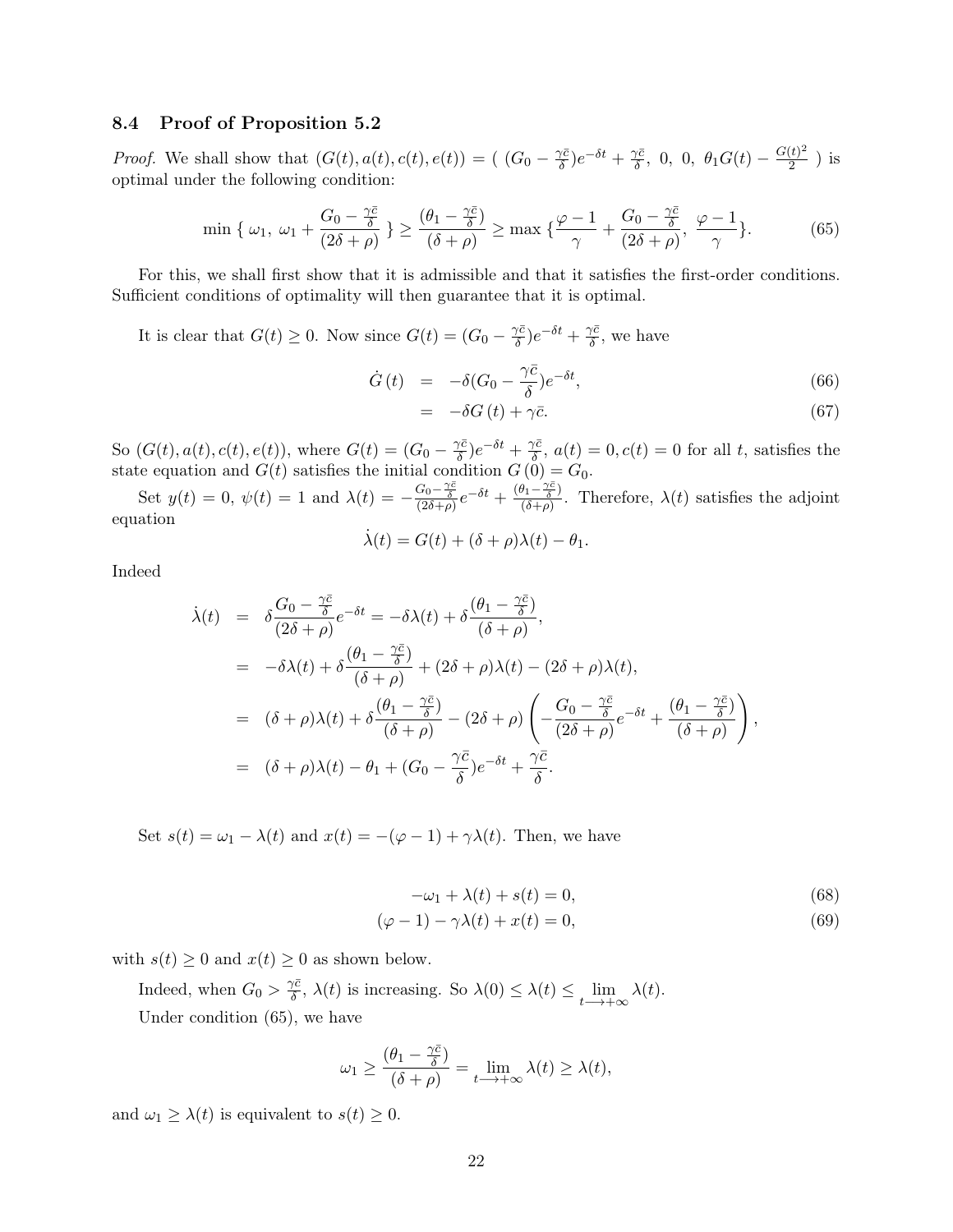We also have

$$
\lambda(t)\geq \lambda(0)=-\frac{G_0-\frac{\gamma \bar{c}}{\delta}}{(2\delta+\rho)}+\frac{(\theta_1-\frac{\gamma \bar{c}}{\delta})}{(\delta+\rho)}\geq \frac{(\varphi-1)}{\gamma},
$$

and  $\gamma \lambda(t) \geq (\varphi - 1)$  is equivalent to  $x(t) \geq 0$ .

To show that  $e(t) = \theta_1 G(t) - \frac{G(t)^2}{2} \geq 0$ , notice that  $G_0 < \theta_1$  by Assumption 3 and that G is decreasing when  $G_0 > \frac{\gamma \bar{c}}{\delta}$  $\frac{\gamma c}{\delta} .$ 

When  $G_0 < \frac{\gamma \bar{c}}{\delta}$  $\frac{\gamma c}{\delta}$ , the proof is analogous.

Hence  $(G(t), a(t), c(t), e(t))$  is a candidate for optimality.

As H is concave with respect to  $(G, a, c, e)$  and  $\lim_{t \to +\infty} e^{-\rho t} \lambda(t) G(t) = 0$ , we have that  $(G(t), a(t), c(t), e(t))$ is an optimal solution of the problem.  $\Box$ 

## References

- [1] Aldashev, Gani and Thierry Verdier (2010), Goodwill bazaar: NGO competition and giving to development, Journal of Development Economics, 91, 48-63.
- [2] Aldashev, Gani, Marini Marco and Thierry Verdier (2014), Brothers in alms's: coordination between nonprofits on markets for donations, Journal of Public Economics,Volume 117, September 2014, 182-200.
- [3] André, Francisco, Abderrahmane, Sokri and Georges. Zaccour (2011), Public Disclosure Programs vs. traditional approaches for environmental regulation, green goodwill and the policies of the firm, European Journal of Operational Research, Elsevier, vol. 212 (1), pages 199-212, July
- [4] Andreoni, James., Payne, Abigail A. (2013) Charitable giving, Chapter 1 in Handbook of Public Economics, Volume 5, (Amsterdam: North Holland), Alan Auerbach, Raj Chetty, Martin Feldstein, Emmanuel Saez, editors, 1-50.
- [5] Bekkers, René and Pamela Wiepking (2011), A literature review of empirical studies of philanthropy: Eight mechanisms that drive charitable giving, Nonprofit and Voluntary Sector Quarterly, 40 (5) 924- 973.
- [6] Calabresi, Guido (2016), The future of Law and Economics, Yale University Press, New Heaven.
- [7] Fabsikova, Nina and Stranak, Benedikt (2018), Charitable donations in crisis: Is trust a part of the story? https://devcommslab.org/blog/charitable-donations-in-crisis-is-trust-a-part-of-thestory/
- [8] Feng Qi and J. George Shanthikumar (2017), Not-for-profit Operations Management, Chapter 27, Routledge Companion for Production and Operations Management, Edited by Sushil Gupta and Martin Starr, Taylor & Francis.
- [9] Frumkin, Peter and Mark T. Kim (2001), Strategic positioning and the financing of nonprofit organizations: Is efficiency rewarded in the contributions marketplace? Public Administration Review, 61, 3, 266-275.